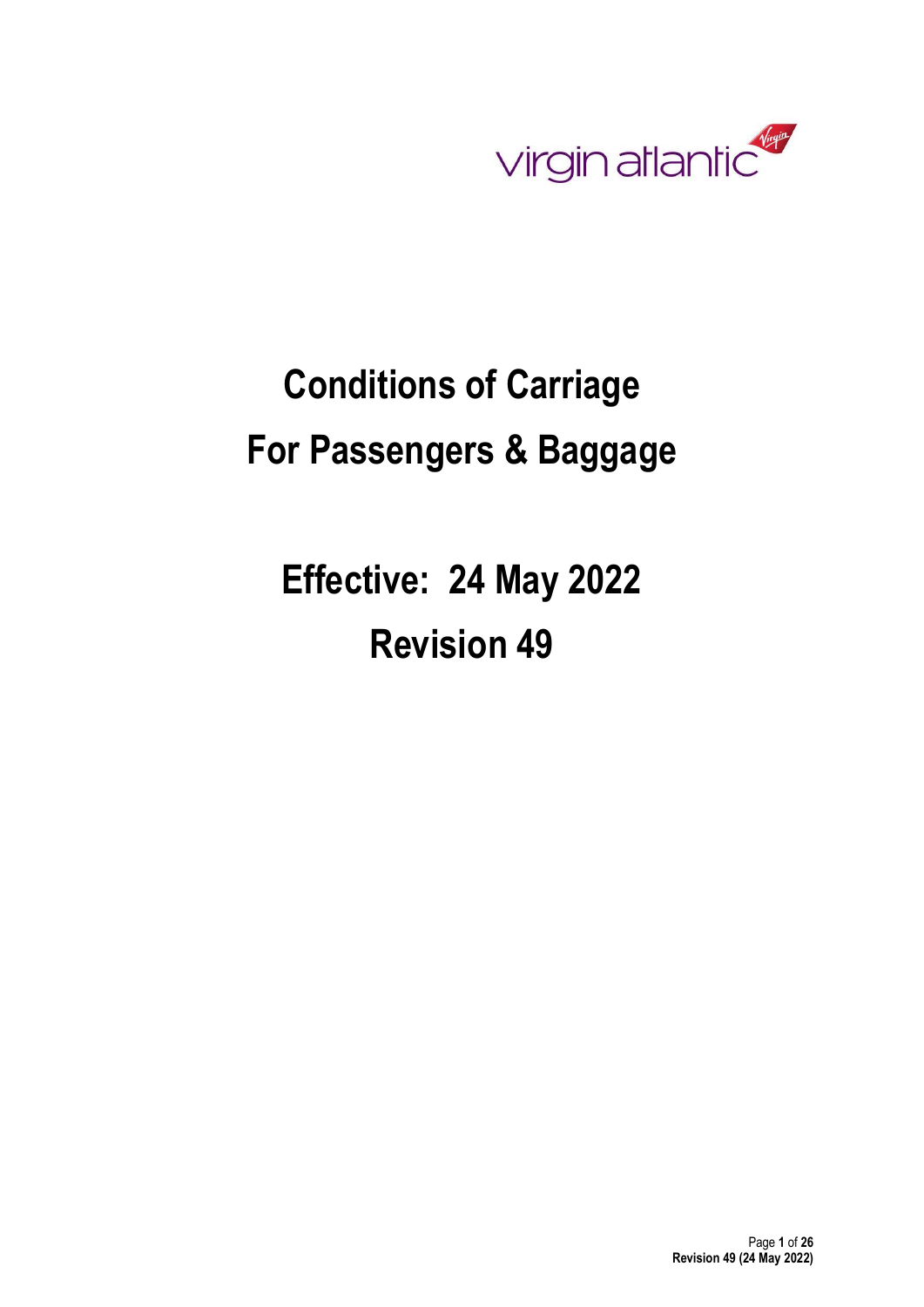# INDEX of CONTENTS

| Article 1  | What Particular Expressions Mean                                      |
|------------|-----------------------------------------------------------------------|
| Article 2  | Applicability                                                         |
| Article 3  | Our Details                                                           |
| Article 4  | How we Handle your Personal Data and Information                      |
| Article 5  | Fares, Taxes, Fees, Charges, Government Scheme Costs and Surcharges   |
| Article 6  | Your Ticket, Itinerary and Missing Your Flight                        |
| Article 7  | Making a Change to your Booking                                       |
| Article 8  | If Someone Else Paid for Your Ticket                                  |
| Article 9  | Travel Documents, Entry Requirements, Customs, Security and Screening |
| Article 10 | Refunds                                                               |
| Article 11 | Check-In and Boarding                                                 |
| Article 12 | Unacceptable Behaviour                                                |
| Article 13 | Our Right to Refuse to Carry You or Your Baggage                      |
| Article 14 | Fitness to Fly and Flying with a Medical Condition                    |
| Article 15 | Special Assistance                                                    |
| Article 16 | Travelling with Pets and Assistance Dogs                              |
| Article 17 | Availability of Services and Class of Cabin                           |
| Article 18 | Arranging Additional Services for You                                 |
| Article 19 | Baggage                                                               |
| Article 20 | Successive Carriers, Codeshare Services & Wet Lease Services          |
| Article 21 | Schedules, Flight Disruption and Denied Boarding                      |
| Article 22 | <b>Tarmac Contingency Plan</b>                                        |
| Article 23 | Our Liability to You and Making a Claim                               |
| Article 24 | Interpretation                                                        |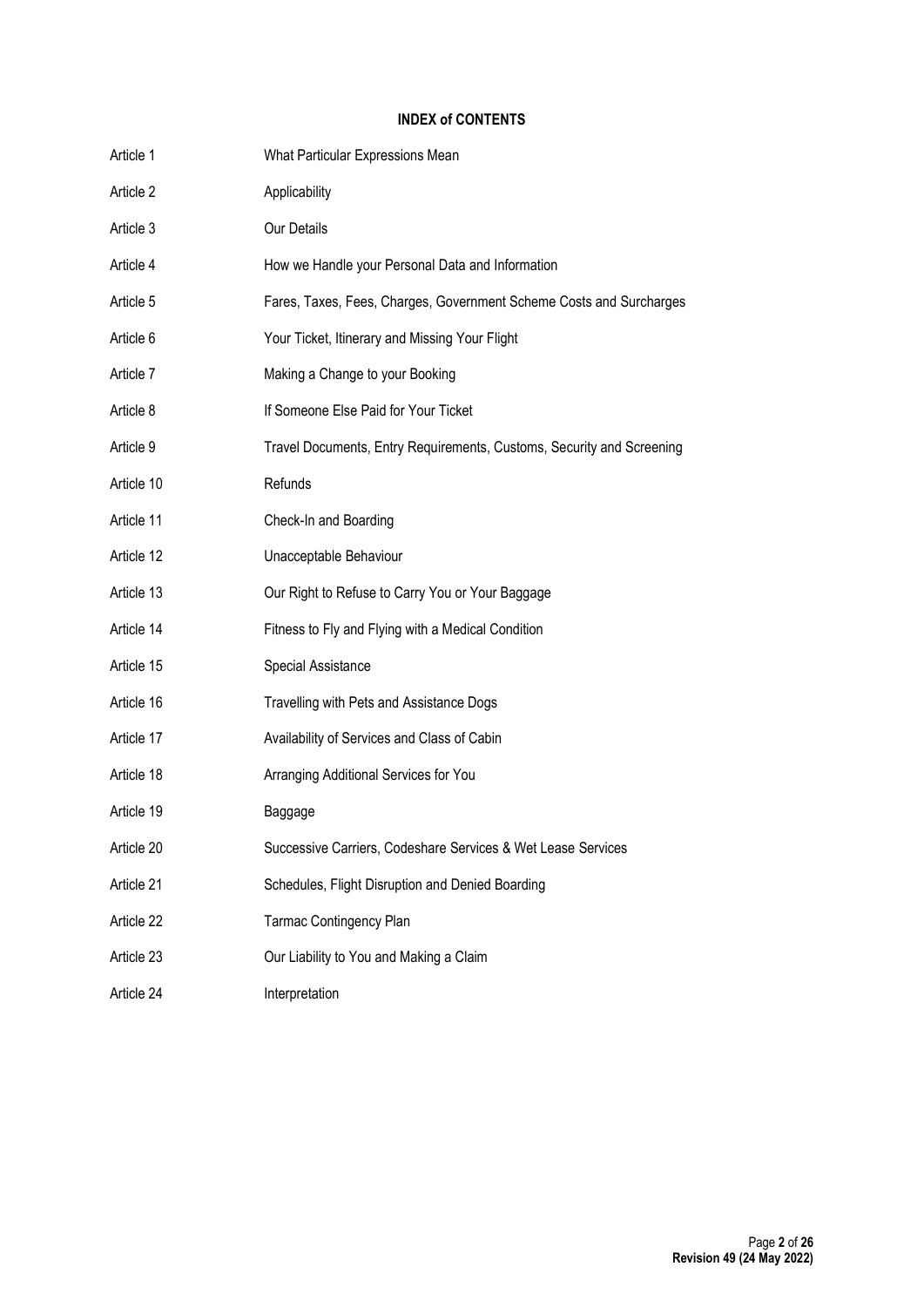#### Virgin Atlantic Airways Limited - Conditions of Carriage

#### 1 WHAT PARTICULAR EXPRESSIONS MEAN

In these Conditions of Carriage we use particular expressions to mean certain things. These are:

"We", "our", and "us" means Virgin Atlantic Airways Limited.

"You", "your" and "yourself" means any person, except members of the crew, who has a Ticket for travel and has been carried or is to be carried in an aircraft (See also definition for "Passenger"). In relation to refunds, it means, the person who paid for the ticket.

"Airline Designator Code" means the two or three characters which identify an air carrier. Our Airline Designator Code is "VS".

"Applicable Conditions" includes:

- a) the Tariff which applies to your Ticket; and
- b) regulations, policies and conditions applied by us from time to time (or the carrier operating your flight under a Codeshare) as set out in our website www.virginatlantic.com or on the website of the carrier operating your flight

"Assistance Dog" means a dog which has been:

- trained in the UK by a prescribed charity registered as a member of Assistance Dogs (UK); or
- trained in any other country by a prescribed charity affiliated to the International Guide Dog Federation, Assistance Dogs International or Assistance Dogs Europe;

to assist you if you are visually impaired, deaf, epileptic or have any other disability which affects your mobility, dexterity, physical co-ordination or ability to lift, carry or otherwise move everyday objects.

"Authorised Agent" means a passenger sales agent appointed by us to represent us in the sale of flights operated by us.

"Baggage" means your Checked Baggage, Hand Baggage or any other personal property accompanying you on board the flight.

"Baggage Identification Tag" means a document given to you, to identify each piece of your Checked Baggage.

"Checked Baggage" means your Baggage which we have taken into our custody, which travels in the hold of the aircraft and for which we issue a Baggage Identification Tag.

"Check-in Deadline" means the deadline set by us, or the carrier operating your flight, by which you must have completed check-in and received your boarding pass.

"Codeshare" means an arrangement whereby a flight that bears our Airline Designator Code ("VS") is operated by another carrier on our behalf.

"Conditions of Carriage" means these conditions of carriage.

"Conjunction Ticket" means a Ticket we have issued to you in connection with another Ticket, which together, make a single contract of carriage.

"Connecting Flight" means a subsequent flight providing onward travel on the same Ticket or a Conjunction Ticket.

"Contract" means your contract of carriage with us, which includes:

(a) these Conditions of Carriage;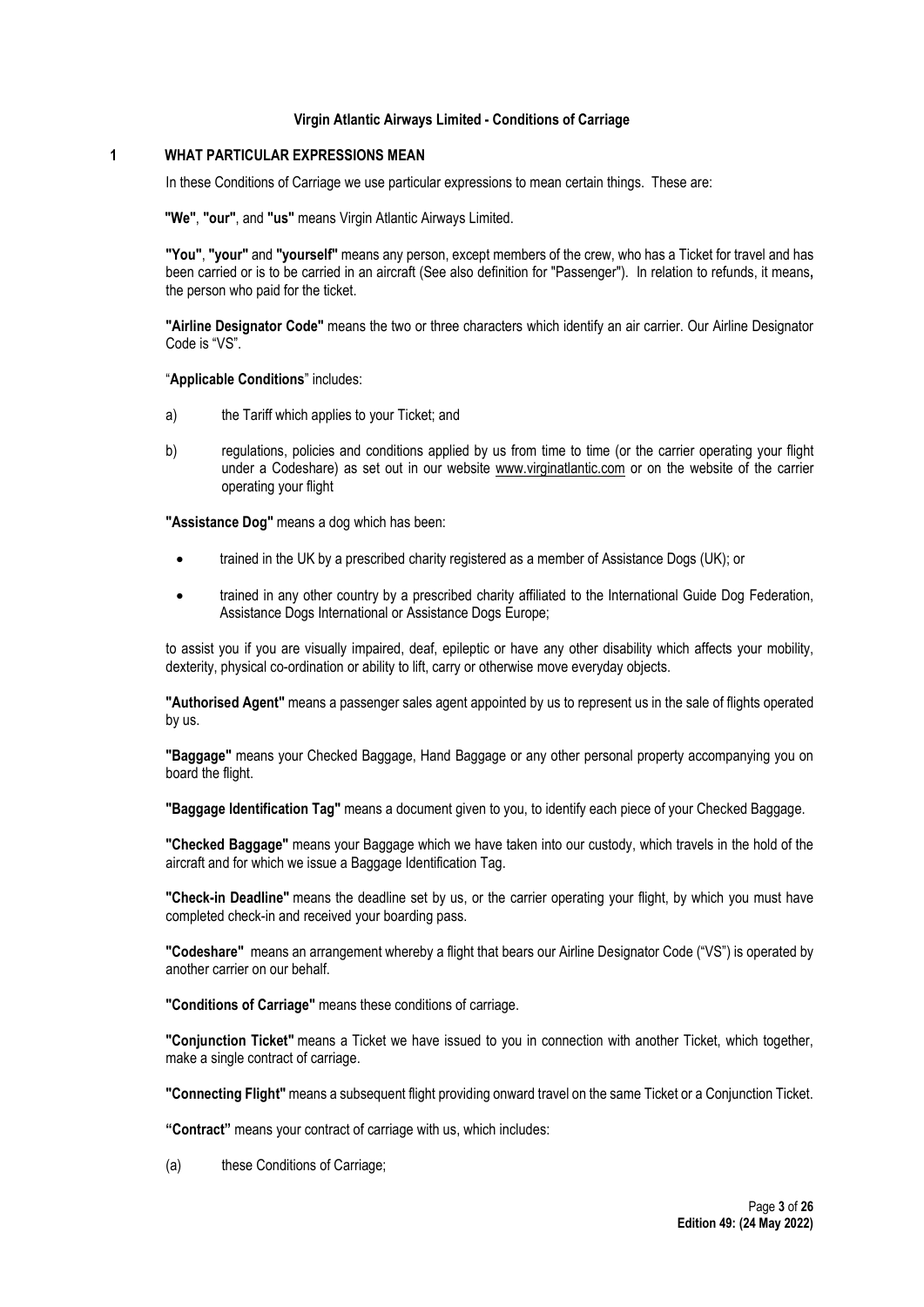- (b) the Tariff which applies to your Ticket;
- (c) regulations, policies and conditions applied by us from time to time (or the airline operating your flight under a Codeshare) as set out on our website www.virginatlantic.com or on the website of the airline operating your flight.

"Damage" means:

- (a) death or wounding of, or bodily injury to, a Passenger; or
- (b) loss, partial loss, theft of, damage or destruction of Baggage.

"Delay" means:

- (a) a delay in your arrival at your final destination airport as shown on your Ticket; or
- (b) a delay in the arrival of your Baggage at your final destination airport as shown on your Ticket.

"Days" mean all seven days of every week. Where a notification within a certain number of days is needed, the day a notice is sent will not be counted. Where the validity of a Ticket is being worked out, the day it was issued or flight departed will not be counted.

"Denied Boarding" means you are not allowed to board a flight for which you have a valid Ticket.

"Event Beyond Your Control" means an unusual and unforeseeable circumstance outside your control and the consequences of which you could not have avoided (even if you had taken all due care). The following circumstances (amongst others) will not be considered an Event Beyond your Control:

- a pre-existing medical condition which you knew or should have known about when your Ticket was issued;
- failing to leave enough time between the scheduled times of Connecting Flights;
- a commitment relating to your employment, business or personal life; and
- not having correct and valid travel documents.

"Government Scheme Costs" means costs arising from our participation in a government mandated scheme (for example, the emissions trading scheme).

"Ground Services" means services provided by us or a third party on our behalf on the ground, including, amongst other things: chauffeur driven car service, check-in service and clubhouses.

"Hand Baggage" means the baggage and personal property you take with you in the cabin on your flight.

"Montreal Convention" means the Montreal Convention for the Unification of Certain Rules Relating to International Carriage by Air, signed in Montreal, 28 May 1999.

"Package Holiday" means a "package" as defined in:

- Regulation 2 of the Package Travel, Package Holidays and Package Tours Regulations 1992, if you booked your holiday before 1st July 2018;
- Regulation 2 of the Package Travel and Linked Travel Arrangements Regulations 2018, if you booked your holiday on or after 1<sup>st</sup> July 2018.

#### "Package Travel Regulations" means:

- the Package Travel, Package Holidays and Package Tours Regulations 1992, as amended, if you booked your holiday before 01 July 2018; or
- the Package Travel and Linked Travel Arrangements Regulations 2018, as amended, if you booked your holiday on or after 01 July 2018.

"Passenger" means a person who has a Ticket who is carried or is to be carried on an aircraft. It does not include a member of operating crew (see also definition for "you" and "your").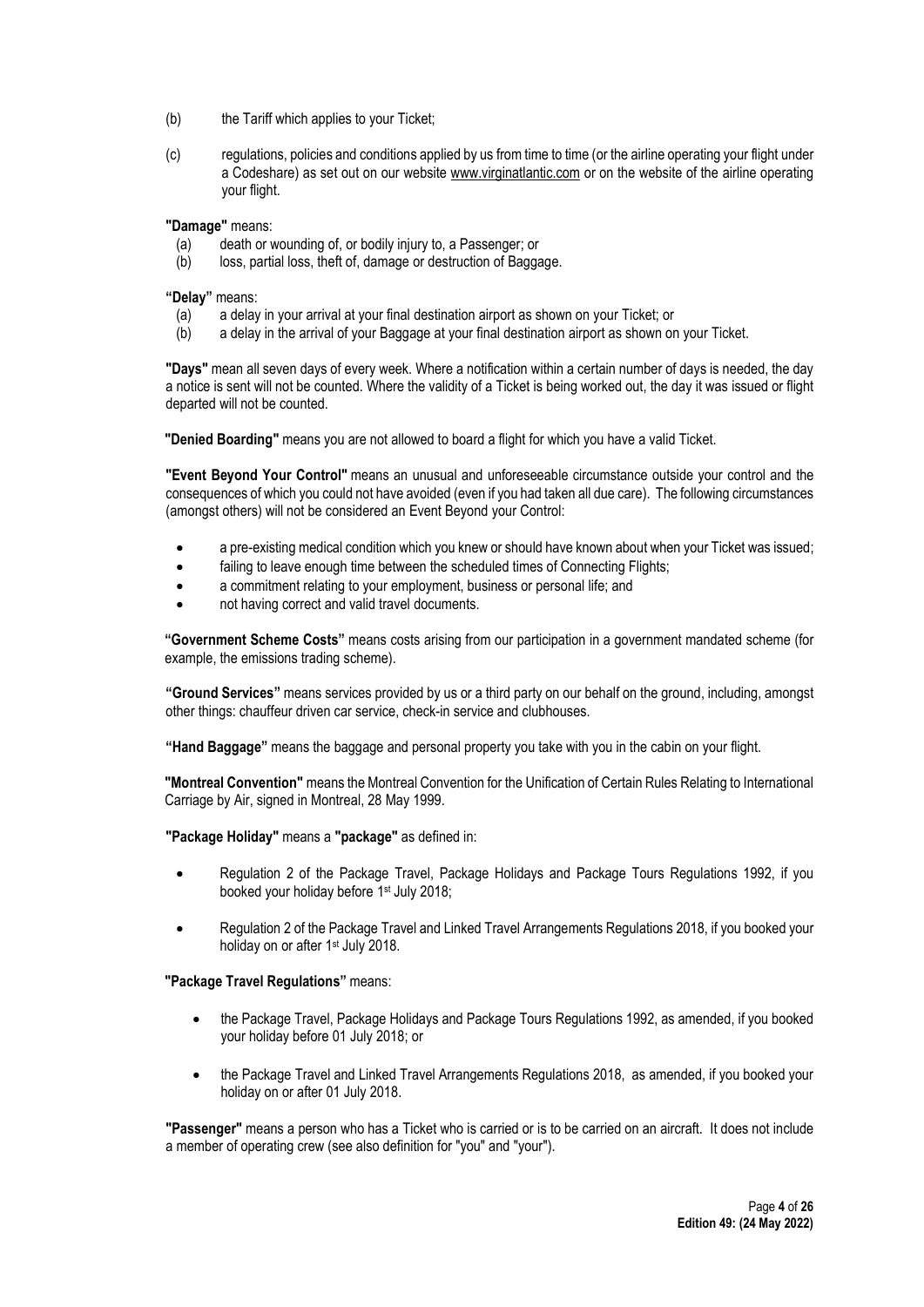"Regulation 2027/97" means Regulation (EC) 2027/97 on Air Carrier Liability in the event of accidents as amended by Regulation (EC) 889/02.

"Regulation 261/2004" means Regulation (EC) No. 261/2004 establishing common rules on compensation and assistance to passengers in the event of denied boarding and of cancellation or long delay of flights, and repealing Regulation (EEC) No 295/91.

"Special Drawing Right" and "SDR" means the currency that is the official unit of exchange of the International Monetary Fund.

"Stopover" means a scheduled stop on your journey between the departure airport and the final destination airport, as shown on your itinerary or Ticket.

"Tariff" means the fares, charges, fare rules and related conditions of an airline filed (where required) with the appropriate authorities.

"Ticket" means an electronic ticket for a confirmed reservation which has been issued by us or an Authorised Agent, and which entitles the named Passenger to travel on the flight(s) identified on it.

"Warsaw Convention" means whichever of the following (if any) that apply to your Ticket:

- the Convention for the Unification of Certain Rules Relating to International Carriage by Air, signed at Warsaw, 12 October 1929 (hereinafter referred to as the Warsaw Convention);
- the Warsaw Convention as amended at The Hague on 28 September 1955;
- the Warsaw Convention as amended by Additional Protocol No. 1 of Montreal (1975);
- the Warsaw Convention as amended at The Hague and by Additional Protocol No. 2 of Montreal (1975);
- the Warsaw Convention as amended at The Hague and by Additional Protocol No. 4 of Montreal (1975);
- the Guadalajara Supplementary Convention (1961).

#### 2 YOUR CONTRACT WITH US

- 2.1 These Conditions of Carriage will apply to any flight operated by us and to any other case where we have a legal liability to you, together with other Applicable Conditions.
- 2.2 Some flights will be operated by a third-party carrier under a Codeshare agreement. This means that despite holding a booking with us and your Ticket showing our Airline Designator Code, your flight will be operated by a Codeshare partner. We will let you know whether your flight will be operated by us or a Codeshare partner at the time you make your booking.
- 2.3 If we issue a ticket for you to be carried on another carrier, we do so only as agent for that carrier and that carrier's conditions of carriage will apply to your journey with them (unless it is a flight operated by a Codeshare partner). If your flight is operated by another airline under a Codeshare please also read Article 21.
- 2.4 These Conditions of Carriage will apply to any flight operated by us under a charter agreement, if they have been included by reference in your Ticket or the charter agreement.
- 2.5 If your Package Holiday includes a flight with us, your contract remains with the organiser of your Package Holiday. These Conditions of Carriage are incorporated into your contract with your Package Holiday organiser and will apply to your flight in addition to the terms and conditions imposed by the Package Holiday organiser. Any refund requests or changes to your ticket will be dealt with by the company providing your Package Holiday, not us.

# 2.6 When these Conditions of Carriage may not apply

- 2.6.1 If any part of these Conditions of Carriage is inconsistent with our Tariffs or any applicable law, the Tariff and/or applicable law will apply.
- 2.6.2 If any part of these Conditions of Carriage is invalid under any applicable law, the other parts will remain valid.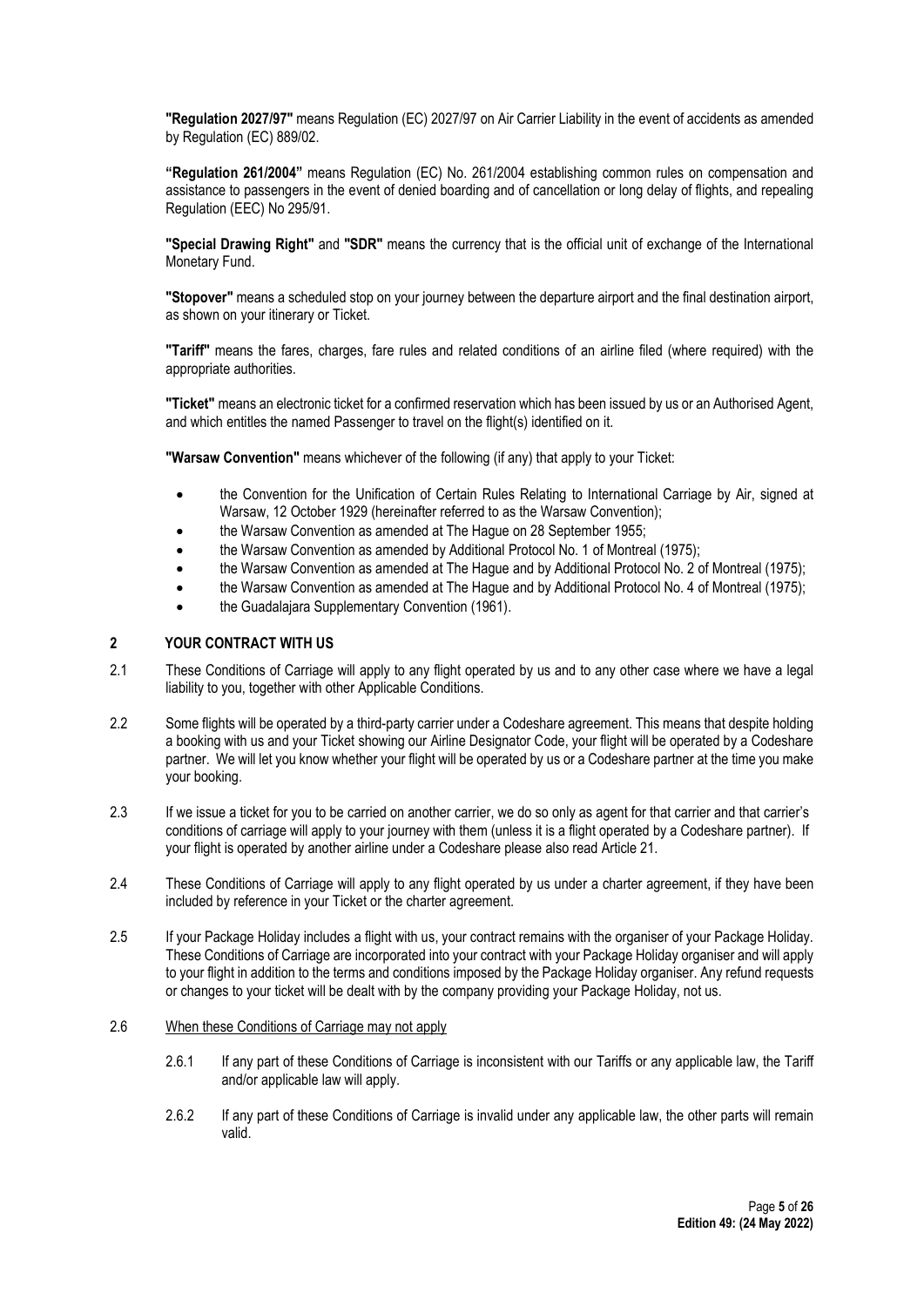## 3 OUR DETAILS

- 3.1 Our name may be abbreviated to our Airline Designator Code which is "VS".
- 3.2 Our address is: The VHQ, Fleming Way, Crawley, West Sussex, RH10 9DF, England.
- 3.3 Details of how to contact us can be found at https://www.virginatlantic.com/gb/en/help-centre.html.

## 4 HOW WE HANDLE YOUR PERSONAL DATA AND INFORMATION

We will collect, use, store and transfer your personal information in accordance with our Privacy Policy, which can be found at https://www.virginatlantic.com/gb/en/footer/privacy-policy.html.

# 5 FARES, TAXES, FEES, CHARGES, GOVERNMENT SCHEME COSTS AND SURCHARGES

# 5.1 Fares

The fare for your Ticket will be calculated by us or our Authorised Agent in accordance with the applicable Tariff available at the time you book. Some fares have conditions attached to them which limit or prevent any amendments or cancellation. See Articles 6 and 7.

#### 5.2 If we got the price wrong

- (a) We try to make sure that all our fares are displayed correctly. Sometimes mistakes are made and incorrect fares are displayed. If you book a Ticket based on an incorrect fare, we will give you the option to either:
	- (i) pay the difference between what you paid and the correct fare; or
	- (ii) cancel your Ticket and receive a full refund.
- (b) Where it was not reasonably obvious at the time of booking that the fare was incorrect and you have requested a refund, any reasonable, non-refundable out-of-pocket expenses incurred by you after you bought the Ticket may also be refunded. You must give us receipts or other documents showing the costs, purchase date and proof that they are non-refundable.
- (c) We will not reimburse any out-of-pocket expenses incurred where it was reasonably obvious that the fare displayed was incorrect.
- (d) The cancellation and refund of fares for flights to/from the U.S. will be made in strict compliance with the U.S. Department of Transportation Enforcement Policy on Mistaken Fares dated 8 May 2015.

#### 5.3 Taxes, fees, charges and Government Scheme Costs

- (a) Included in the price of your Ticket is the fare, any surcharges, fees, charges , taxes and Government Scheme Costs applicable at the time that you made your booking. When you buy a Ticket, we will tell you the amounts for these items and they are shown separately on your Ticket.
- (b) If any government imposed taxes, fees, charges or Government Scheme Costs are imposed or increased after you have made your booking, but before you have started your journey, we may require to pay for any increase. If any of these items are abolished or reduced after you have made your booking, but before you have started your journey, you may claim a refund of such amount from us, less a reasonable service charge. See https://www.virginatlantic.com/refunds/.
- (c) If any surcharges, fees or charges (other than those imposed introduced by a government) are introduced, increased or decreased after you have made your booking but before you have started your journey, these will not be passed to you or refunded.
- (d) Some airports charge local taxes, fees or charges upon arrival or departure. These may not be included in the price of your ticket and, as such, should be paid locally.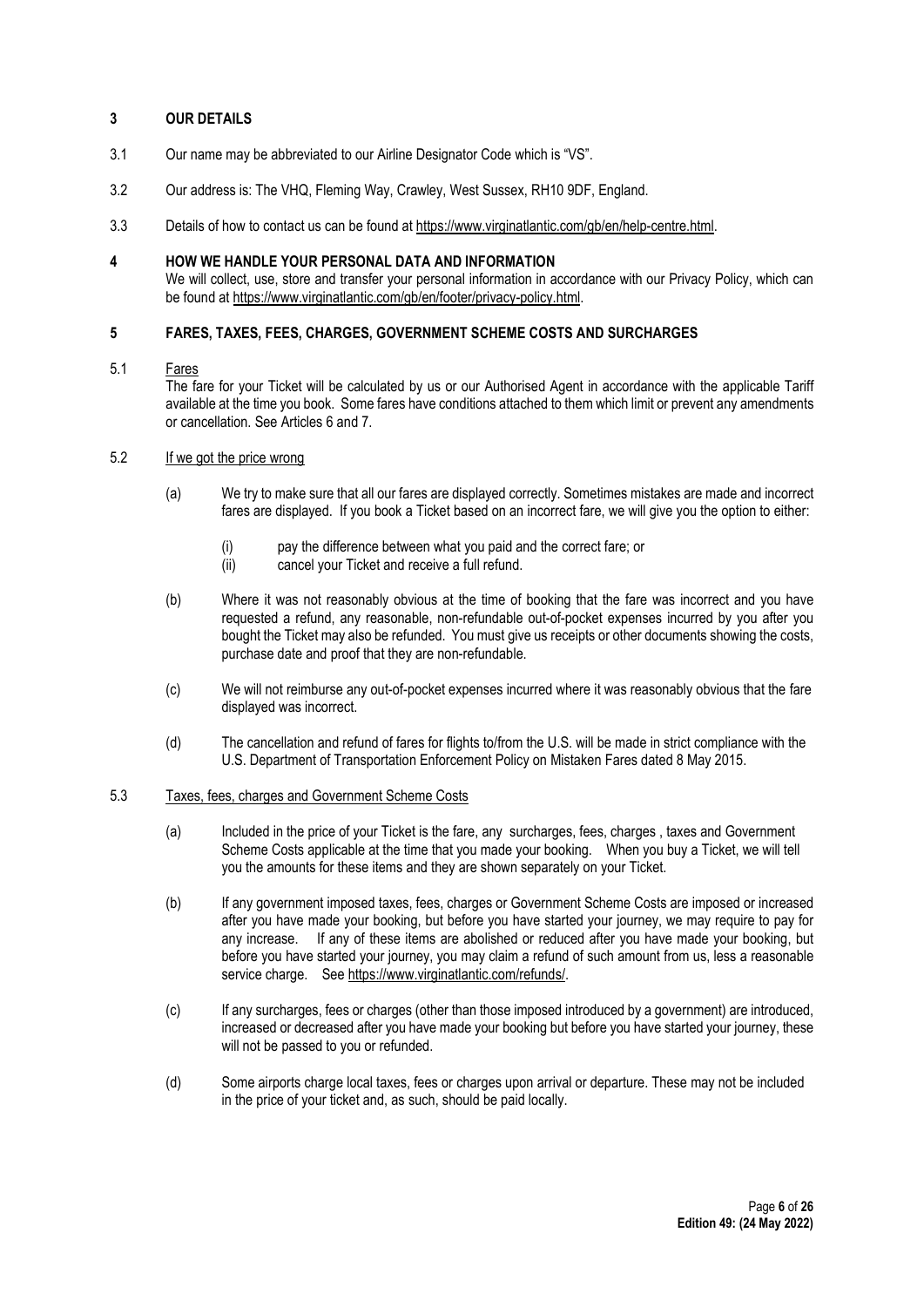# 5.4 Surcharges

- (a) We may add our own surcharges to your fare and you will be required to pay for them at the time of booking. We will tell you the amount of these surcharges and they will be shown separately on your Ticket.
- (b) If we increase any of our surcharges after you have paid for your Ticket in full, you will not have to pay the increase.

#### 5.5 Credit card charges

If you are using a credit card to pay for your Ticket, a fee might be payable. We will let you know if any fees are payable at the time of booking, as they can change from time to time.

## 5.6 Currency

You must pay the full amount for your Ticket in the currency of the country in which your Ticket has been issued, unless we, or our Authorised Agent, agree otherwise.

# 6 YOUR TICKET, ITINERARY AND MISSING YOUR FLIGHT

6.1 What your Ticket covers

Your Ticket is for flights between your departure and final destination airports (via any Stopovers). It does not include ground transportation between airports and between the airport and town terminals.

#### 6.2 Name on the Ticket

The name on your booking, Ticket and passport must be identical.

#### 6.3 Payment for Ticket

If you have not paid for your Ticket in full by the deadline that we or our Authorised Agent have set, we may cancel your reservation.

## 6.4 Validity of Ticket

Unless provided otherwise on the Ticket, these Conditions of Carriage or any applicable Tariffs, a Ticket is valid for one year from the date of issue or one year from the date of first travel under the Ticket (where the first travel took place within one year from the date of issue).

## 6.5 Taking your flights in the right sequence

- (a) Your Ticket is only valid for travel from the departure airport to the final destination airport (via any Stopover) in the agreed sequence. The price you paid is based on our Tariff and the sequence of flights you have booked. Therefore, you must take all flights in the sequence set out in your Ticket and not miss out flights on the journey.
- (b) If you do not take your flights in the agreed sequence (including missing out a flight), your Ticket may not be honoured and may not be valid and we may cancel any onward or return journeys.
- (c) If you do not want to take your flights in the agreed sequence (including missing out a flight), please contact us (https://flywith.virginatlantic.com/gb/en/contact-us.html) or an Authorised Agent (if your flights were booked through one) as soon as possible in advance of your journey to discuss your options. Your options will depend on the Ticket type and the applicable Tariff. You may not be able to make any changes to your booking, or you may be required to pay the difference between the price paid for the Ticket and the price of the changed sequence, as well as a change fee. The change fee varies according to the Ticket type and the applicable Tariff and this will be advised to you when you contact us or an Authorised Agent (if you booked through one).
- (d) If you are unable to take your flights in the agreed sequence due to a legitimate change in circumstances (including an Event Beyond Your Control) and you contact us in advance of your journey, we will honour any onward or return journeys if you provide us with proof (to our reasonable satisfaction) of such a change and you will not be required to pay any additional charges.

# 6.6 If you do not show up for your flight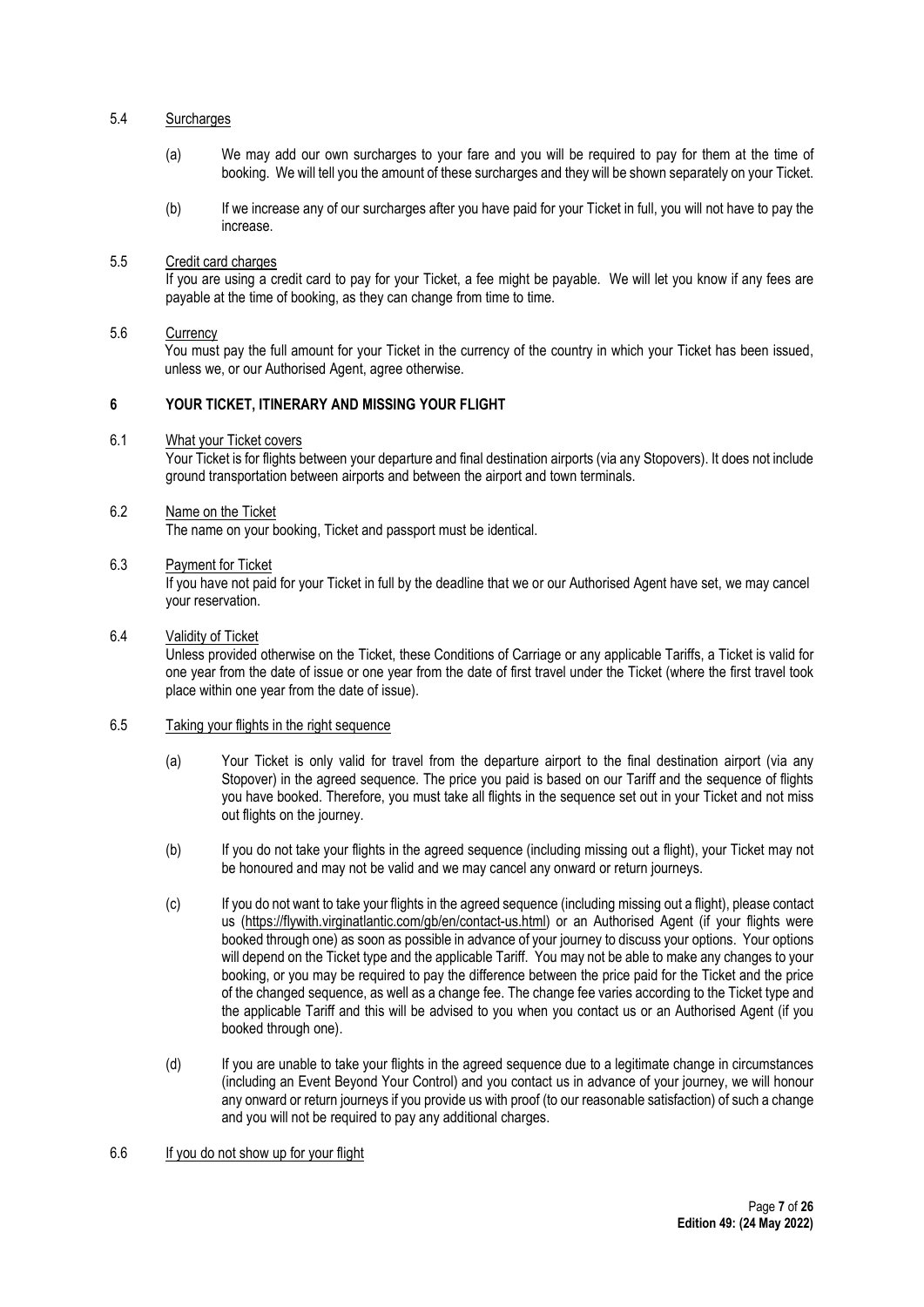- (a) If you miss your flight for any reason you must still go to the airport on the day of departure and present yourself to our airport staff. Our staff at the airport will book you onto the next available Virgin Atlantic flight at no extra charge and will not cancel your return or onward journeys. You may be charged extra if:
	- (i) you elect to travel on a Virgin Atlantic flight to an alternative destination;
	- (ii) you elect to travel on a flight operated by another carrier; or
	- (iii) you elect to travel in a seat that is in a higher booking class than the one you paid for.
- (b) If you do not show up for your flight and do not present yourself to airport staff on the scheduled day of departure, your Ticket may not be valid, may not be honoured and we may cancel your return or onward flights.
- (c) If you still wish to take your return or onward flights then you must contact us or an Authorised Agent (if your Ticket was booked through one), as soon as possible to discuss your options.
- (d) We will honour your return or onward flights (including reinstating these flights if they have already been cancelled, subject to availability in the same booking class) only if:
	- (i) this is permitted by the Tariff that applies to your Ticket and you pay any increased fare, taxesfees for your revised itinerary and the applicable change fee (which is dependent on your Ticket type and applicable Tariff); or
	- (ii) you were prevented from showing up for your flight due to a legitimate change in circumstance (including an Event Beyond Your Control) and you provide us with proof (to our reasonable satisfaction) of such an event. If you provide us with this proof then you will not be required to pay any additional charges.
- (e) You should take out appropriate travel insurance to protect you in the event that you miss your flight and have any onward or return journeys cancelled by us. See also Article 11 for refunds.

# 7. MAKING A CHANGE TO YOUR BOOKING

# 7.1 Correcting a name

- (a) Your name must be identical on your booking, Ticket and passport. If a mistake has been made and this is not the case, you must correct it at least two (2) hours before your scheduled departure time.
- (b) You can correct the name on your booking and Ticket by contacting us or the Authorised Agent that made your booking.
- (c) You can get more information on name changes and making a correction by visiting http://www.virginatlantic.com/global/en/help-centre/making-name-changes.html

#### 7.2 Changing your itinerary in advance

- (a) You will only be allowed to change your itinerary if this is permitted by the Tariff that applies to your Ticket. We or our Authorised Agent (if your Ticket is booked through one) will notify you of these when you book. If you need flexibility with your itinerary, you should make sure that the fare conditions of your Ticket suit your needs. We suggest that you have appropriate travel insurance if they do not.
- (b) Some changes to your itinerary, (for example, the date or route, if you don't take the first flight on your Ticket or if you do not take flights in the agreed sequence) may not be possible at all or may result in a price change. We will let you know if you can make a change and if there is an additional fee or refund when you contact us. We may also charge a change fee for itinerary changes (the amount of which is dependent on the Tariff that applies to your Ticket).
- (c) If you need to change your itinerary by not taking flights in the agreed sequences please also refer to Article 6.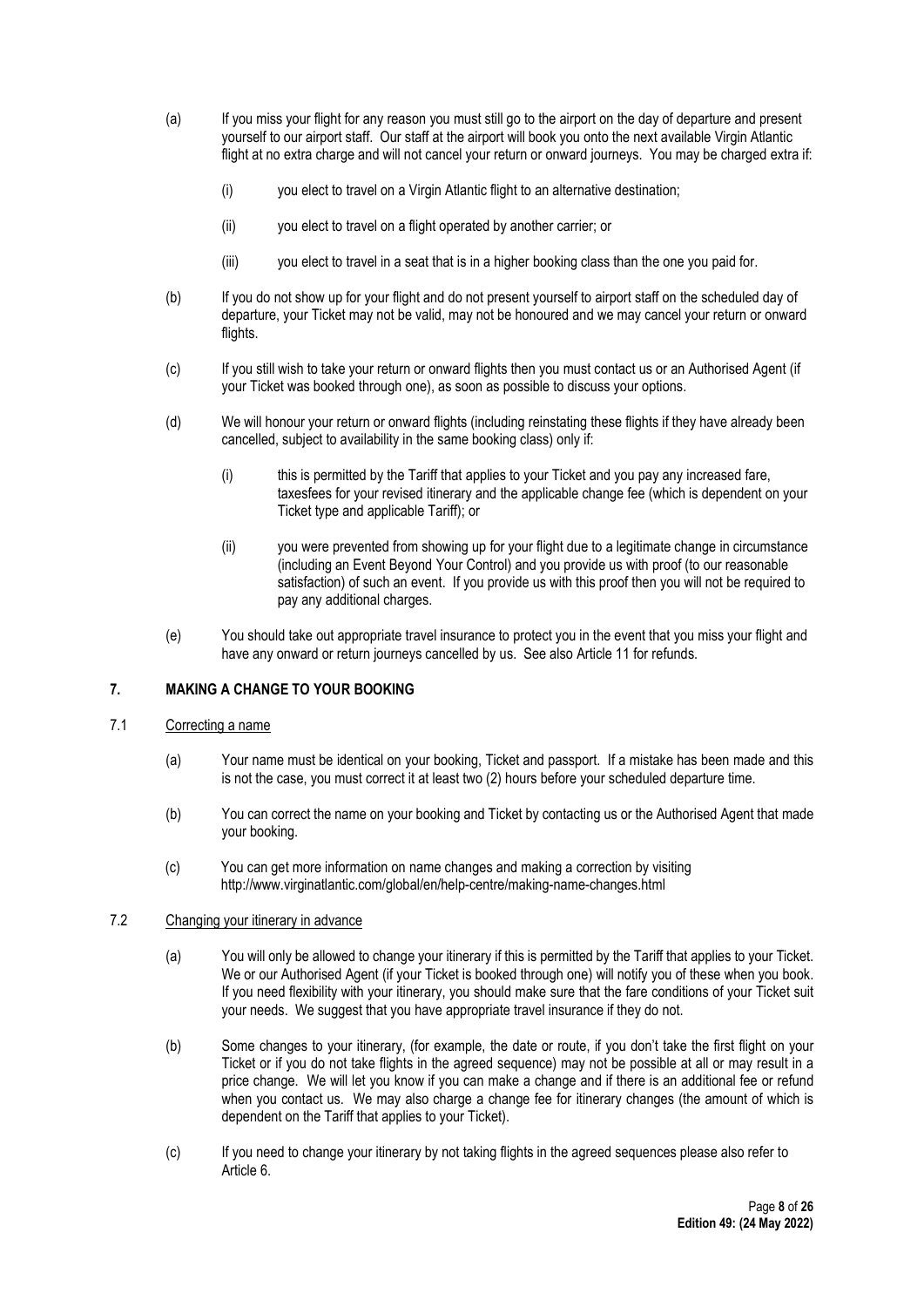# 7.3 Transferring your Ticket

- (a) If you are the Passenger named on the Ticket, only you can travel on it.
- (b) You cannot transfer your Ticket to someone else, unless your flight was bought as part of a Package Holiday.
- (c) If your flight is part of a Package Holiday you may transfer your Ticket if:
	- (i) you meet the terms of your contract with the Package Holiday provider;
	- (ii) you can prove to us (or our Authorised Agents) that you have complied with the requirements of the Package Travel Regulations relating to transferring your Ticket;
	- (iii) you give us (or our Authorised Agents) reasonable notice, before your date of departure, of your intention to transfer the Ticket;
	- (iv) you give us (or our Authorised Agents) the full name, address, contact number and any other details we reasonably request, of the person you want to transfer to Ticket to;
	- (v) you pay us (or our Authorised Agents) a reasonable administration fee for issuing the new Ticket.

# 7.4 Cancelling your reservation

You will need to contact us if you want to cancel your reservation. Any refunds will depend on the type of Ticket you hold and the fare conditions that apply to your Ticket. See Article 10 for more information.

#### 7.5 Extending the period of validity of a Ticket for illness

- (a) If, after you have started your journey:
	- (i) you, unexpectedly become ill and this stops you travelling on your next flight during the period of validity of your Ticket; and
	- (ii) you want to extend the period of validity of your Ticket so you can continue your journey,

we may extend the period of validity of your Ticket until a seat in the class of service for which you hold a Ticket becomes available after the date when you are fit to travel.

- (b) If you want to have the validity of your Ticket extended in accordance with this Article, you must provide us with an official medical certificate confirming your illness and stating when you will be fit to travel.
- (c) If the journeys remaining in your Ticket involve one or more Stopover, the period of validity may be extended up to a maximum of 90 Days from the date you are certified as medically fit to travel. We will extend the period of validity of the Tickets, for a similar period, of other members of your immediate family that are travelling with you when you fell ill.
- (d) If you are accompanying a Passenger who dies during the itinerary, we may change your Ticket by waiving any minimum stay conditions or extending the period of validity.
- (e) If after you have begun your itinerary a member of your immediate family dies, we may change your Ticket, and the Ticket(s) of any immediate family travelling with you, by waiving any minimum stay conditions or extending the period of validity.
- (f) We will only change your Ticket under Article (d) and Article (e) if you provide us with a valid death certificate. We will not extend the period of validity beyond forty-five (45) Days from the date of death.
- 7.6 If you are unable to travel due to an Event Beyond Your Control and you provide us with proof of such an event (to our reasonable satisfaction), you may rebook onto another flight on a different date or to a different destination. There may be additional charges to pay if there is a difference in fare, carrier imposed charges and surcharges,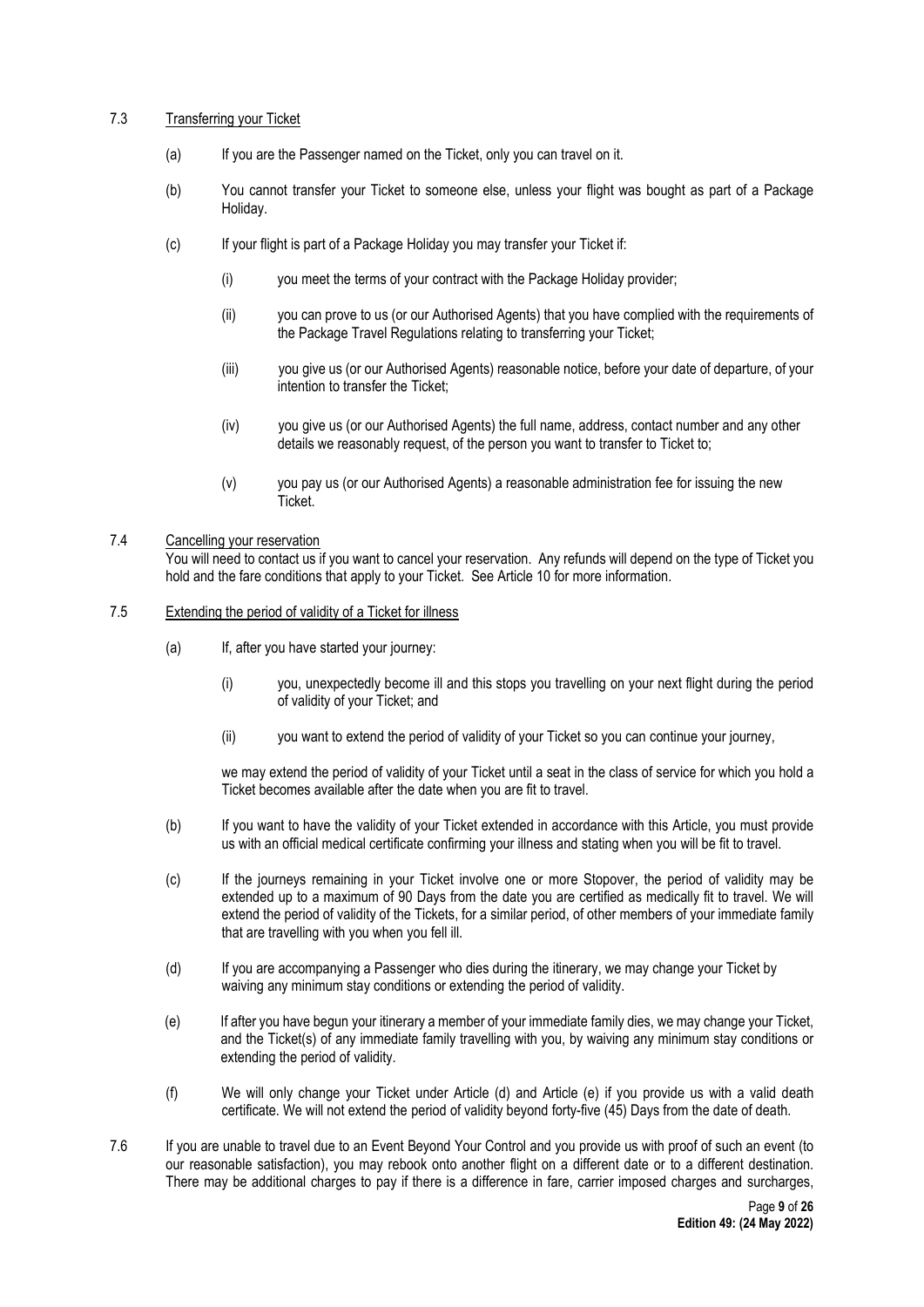taxes, fees and charges. These will be advised to you at the time of rebooking. We will not deduct an administration fee to do this.

# 8. IF SOMEONE ELSE PAID FOR YOUR TICKET

- 8.1 If your Ticket was paid for by someone else, we will process your reservation on the understanding that such person has your full authority to act as your agent in respect of all aspects of your reservation (including cancellation and making any changes).
- 8.2 If you want to stop or restrict that person's authority, you must notify us https://www.virginatlantic.com/gb/en/helpcentre.html.
- 8.3 Unless applicable laws require otherwise, we only make refunds to the person who paid for your Ticket. See Article 10.4 for more information.

# 9. TRAVEL DOCUMENTS, ENTRY REQUIREMENTS, CUSTOMS, SECURITY AND SCREENING

- 9.1 You must:
	- (a) check and observe the entry requirements for any country you are visiting;
	- (b) make sure you have and present to us a valid passport, all required travel documents, visas, health certificates, fitness to fly evidence, and other documents or requirements you need for your journey. You must allow us to make and keep copies of these or allow us (if asked) to safely deposit them with a member of crew until the end of the flight;
	- (c) comply with all laws, regulations, orders, demands, policies and other requirements (including those relating to health mitigation) of any country you fly from, to and transit through.
	- (d) have a passport that is in good condition (meaning it does not have missing or badly torn pages, holes, stains, material alterations, mutilations, evidence that the laminate is lifted enough to allow possible substitution of the photo or any other damage that affects the integrity of the passport and/or the identification of the holder, such as the name, date of birth, citizenship and document number),

and we will not be liable to you if you fail to do so.

- 9.2 If you do not comply with any laws, regulations, orders, demands or other travel requirements (including entry, exit and transit and health requirements) and are refused entry to a country, you must reimburse us for:
	- (a) any fine, penalty or charge imposed on us by the government concerned;
	- (b) any detention costs we are charged;
	- (c) the price for transporting you back to your departure airport; and
	- (d) any other costs we incur.

We may deduct any amount you owe to us arising from the above against any amount we owe to you. We will not refund the fare for carrying you to the destination where you were denied entry.

#### 9.3 Customs, security inspections and screening

- (a) You must allow us, government officials, enforcement agencies, airport officials, or other carrier providing your journey to carry out security checks on you and your Baggage and a health screening or health examination as needed (including temperature checks).
- (b) You may be required to be present for inspection of your Baggage by customs or other government officials. We are not liable to you for any loss or damage suffered by you during such inspection.

#### 10. REFUNDS

10.1 Refundable Tickets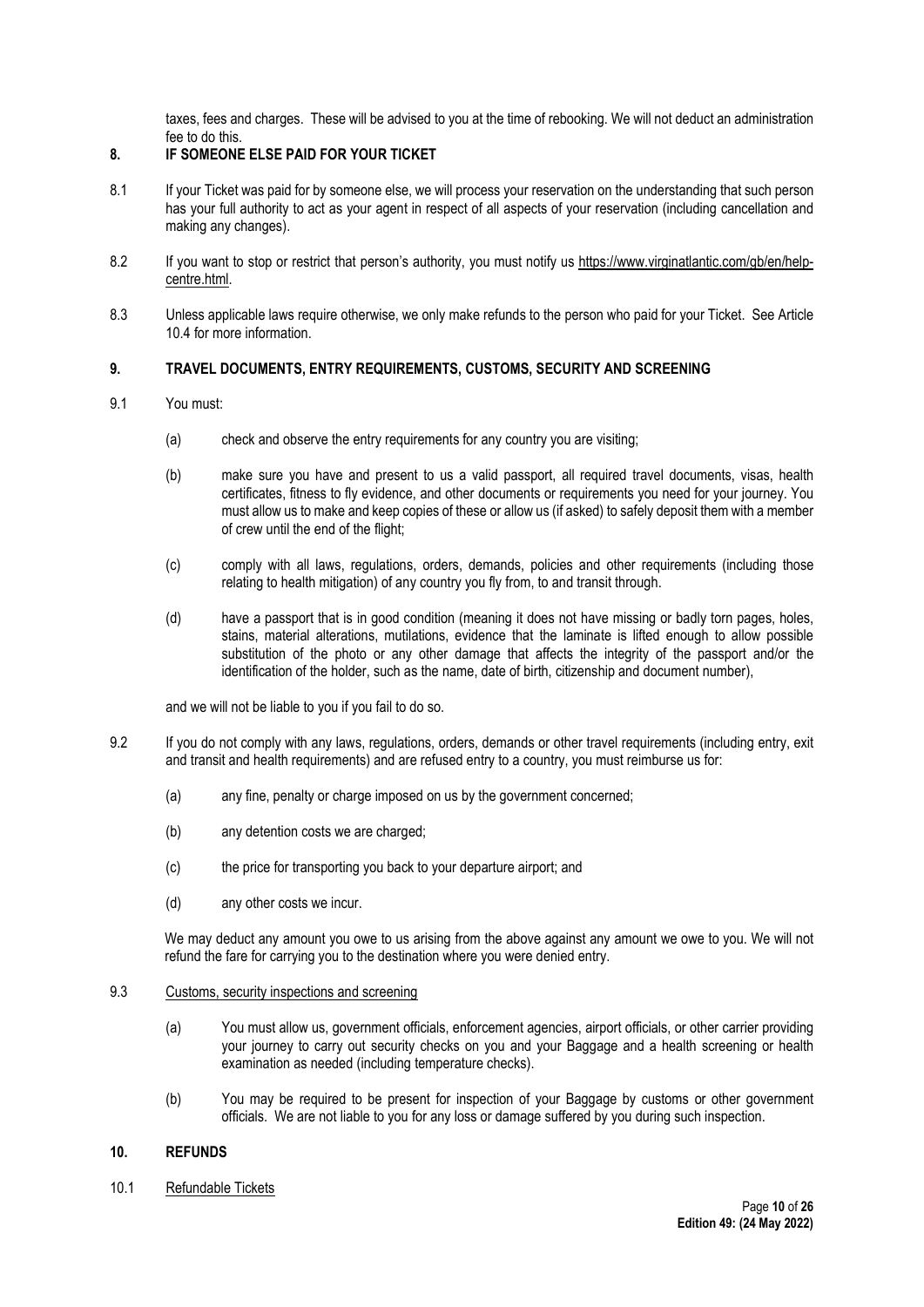- (a) Some Tickets are sold at discounted fares and may be partly or completely non-refundable if you cancel your booking. If you need flexibility, make sure you pick a Ticket type which suits your needs.
- (b) If your Ticket is refundable and you have not used any of it, you can ask for a refund of the fare, any carrier imposed charges and surcharges, taxes, fees and charges you have paid.
- (c) If your Ticket is refundable, you have used part of it, and there is no relevant restriction on your Ticket, we will refund the difference between the fare, any carrier imposed charges and surcharges, taxes, fees and charges you have paid and the fare, any carrier imposed charges and surcharges, taxes, fees and charges relating to the unused portion of your Ticket. We will not deduct an administration fee to make this refund. Your booking may also need to be re-fared to reflect the new itinerary – please see Article 7.2 for more information.

#### 10.2 Non-refundable Ticket

- (a) If you have bought a non-refundable Ticket, you should take out travel insurance in case you need to cancel.
- (b) If your Ticket is non-refundable and you do not use all or part of it, you can still apply a refund of:
	- (i) taxes;
	- (ii) fees and charges imposed by a government, other authority or airport operator; and
	- (iii) Government Scheme Costs.
- (c) Even if you hold a non-refundable Ticket, we will refund the unused portion if you are entitled to a refund under Regulation 261/2004, other applicable laws or under an express right in these Conditions of Carriage.
- (d) We will deduct an administration fee of no more than £30 per passenger (£3 per infant) from your refund under Article 10.2(b) or 10.2(c) (other than where a refund is mandated under applicable laws or requested under Article 21.(2)).
- (e) We will refund any unused part of a Ticket in the event that a Passenger dies before completing the journey. We will not deduct an administration fee to make this refund.

## 10.3 Our right to refuse a refund

Even if you have a refundable ticket, or are unable to travel due to an Event beyond your Control, we may refuse a refund if:

- (a) you have asked for a refund after the end of the validity period for your Ticket (see Article 7);
- (b) when you arrived in a country, you presented your Ticket to us, or to government officials, as evidence of your intention to leave that country, unless you prove to us that you have permission to stay in the country or you will leave that country on another airline or another form of transport; or
- (c) we refuse to carry you on a flight for any of the reasons set out in Article 12, Article 13, Article 15 or Article 16.

# 10.4 General information relating to refunds

- (a) Unless either we agree or applicable laws require us to do otherwise, we will only make a refund to the person who:
	- (i) paid for the Ticket:
	- (ii) has proved to us he or she is the person who paid for the ticket; and
	- (iii) has proved to us that he/she is entitled to the refund.
- (b) We will pay the refund in the same currency that was used to pay for the Ticket, unless we agree otherwise.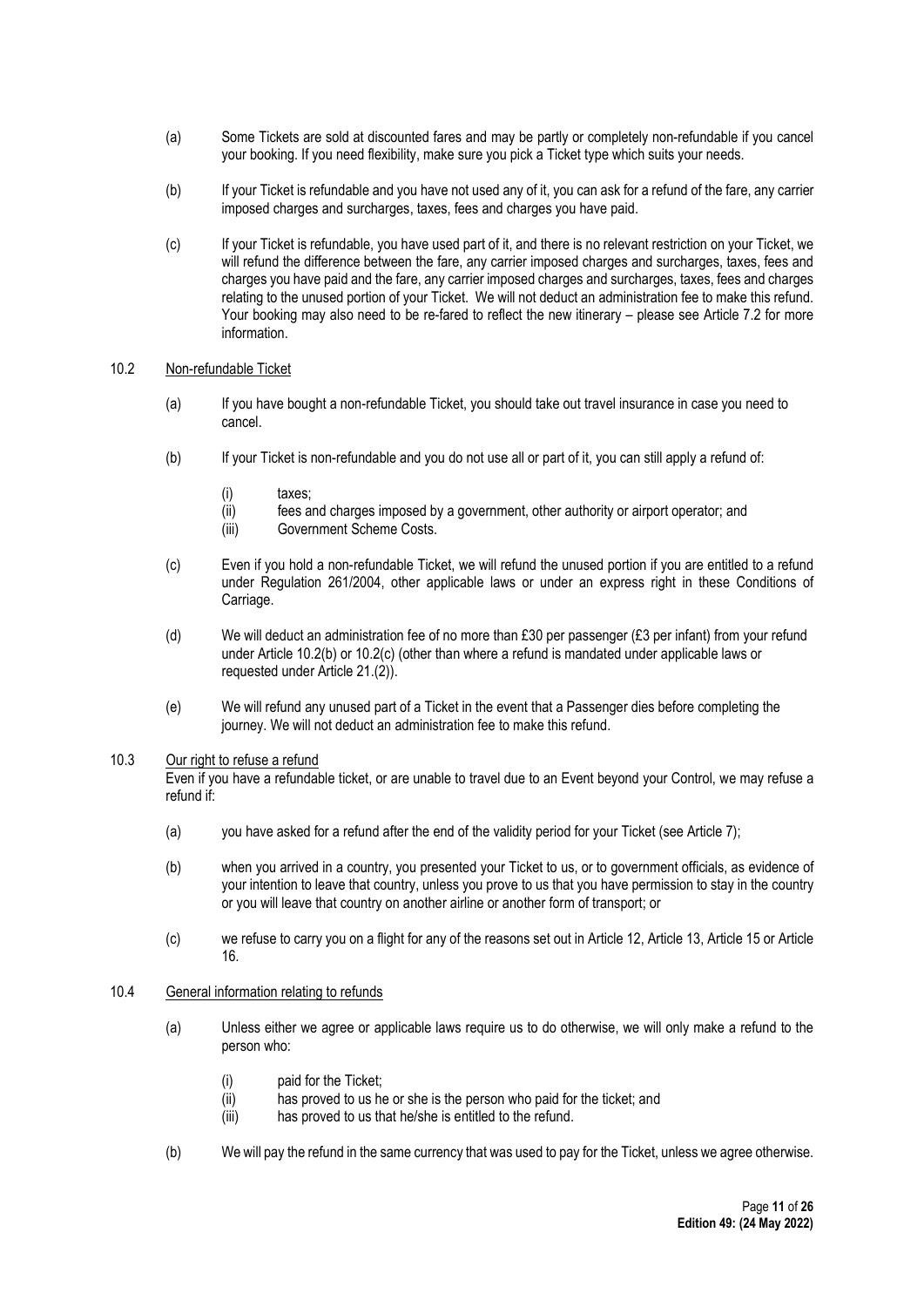(c) Refunds will only be made if we or our Authorised Agent issued the Ticket and authorised your refund.

# 11. CHECK-IN AND BOARDING

# 11.1 Check-in

- (a) You must give yourself plenty of time to check-in and complete all check-in formalities (including bag drop and getting a boarding pass) by the Check-in Deadline and to get through security.
- (b) Our Check-in Deadline is seventy (70) minutes before your scheduled departure time (unless we tell you otherwise). Check-in Deadlines for other carriers operating your flight can be different and you must familiarise yourself with these before the date of travel.

# 11.2 Boarding

- (a) You must be at the boarding gate at least thirty (30) minutes before your scheduled departure time, unless you are advised otherwise.
- (b) If your flight is operated by another carrier it may have different deadlines and you will need to check these when you check-in for your flight.
- 11.3 If you have not checked-in (i.e. received your boarding pass for the flight) by the Check-in Deadline or have not arrived at the boarding gate in time, we or the carrier operating your flight may refuse boarding, cancel your reservation or change your seat.
- 11.4 We will not be liable to you for any loss or expense you suffer if you do not meet Check-in Deadlines, do not comply with all check-in formalities or fail to be at the boarding gate on time and you will not receive a refund for the unused flight

#### 12. UNACCEPTABLE BEHAVIOUR

# 12.1 Unacceptable behaviour

You must not, while you are at the airport or on-board, do any of the following:

- (a) fail to comply with any applicable laws;
- (b) commit a criminal offence;
- (c) interfere with the ground staff or crew in carrying out their duties;
- (d) fail to obey the instructions of ground staff or crew (including those relating to safety, security, alcohol, drugs, smoking, vaping, seat-belts and using electronic equipment, or the taking photographs or videos of ground staff, crew or passengers) or tamper with a smoke detector on-board;
- (e) consume alcohol that has not been served to you by our crew (including duty free purchases);
- (f) appear to be under the influence of alcohol or drugs or be in unlawful possession of drugs;
- (g) make a bomb, hijack or other security threat (even as a joke);
- (h) threaten to or actually endanger or damage the aircraft or any property in it;
- (i) threaten, injure, abuse or assault another person;
- (j) behave in an abusive, threatening, insulting or disorderly manner;
- (k) behave in a way or otherwise cause discomfort, annoyance, inconvenience, Damage or injury to another person; or
- (l) destroy your travel documents;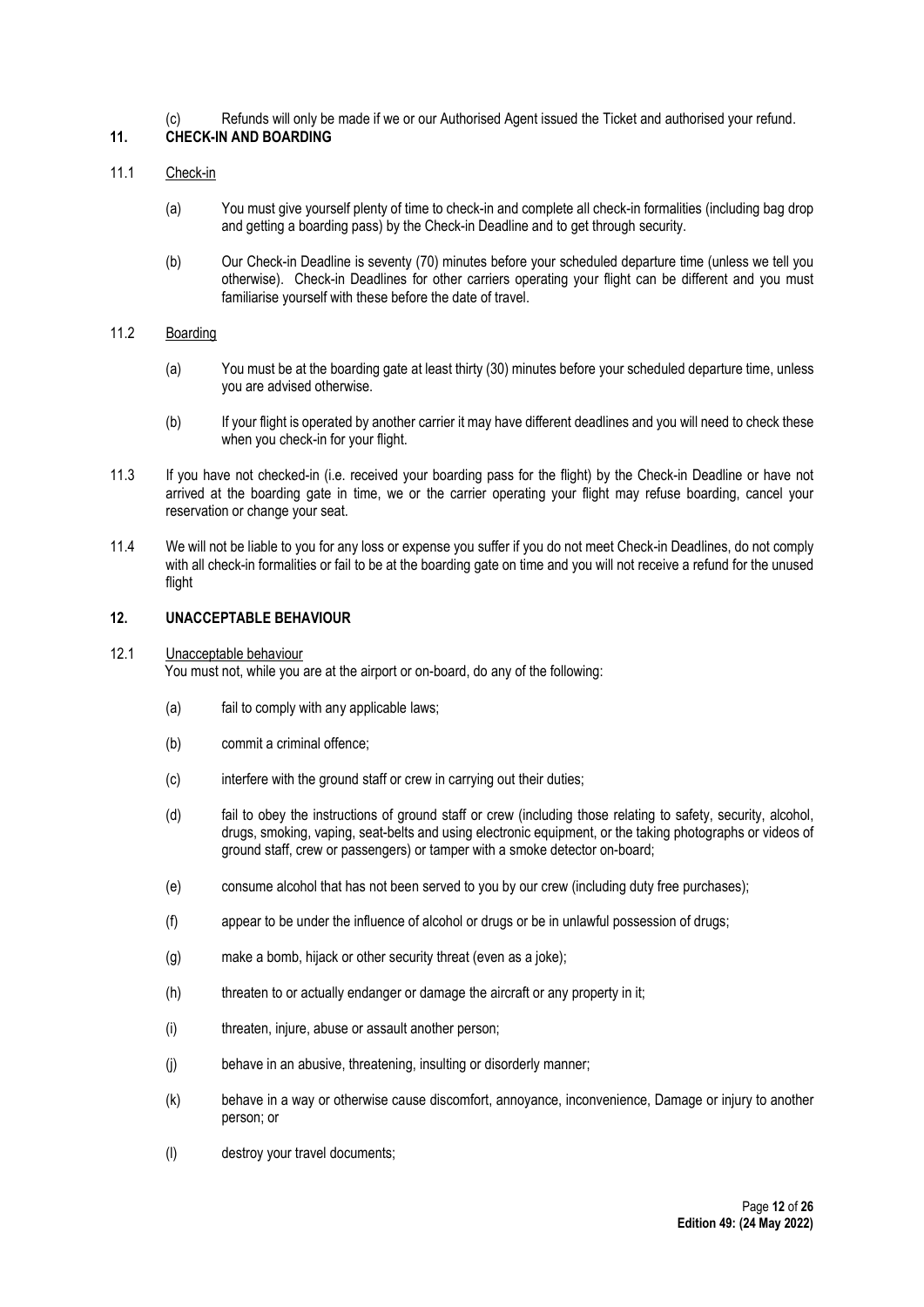- (m) fail to obey the instructions of our ground staff or crew relating to measures required to be followed to prevent the spread of infectious disease (including the wearing of face masks).
- (n) film or photograph any members of crew, ground staff or passengers without their consent.
- 12.2 If we reasonably believe you have behaved in any manner as outlined above we may take any measure we think is reasonable in the circumstances. This may include (amongst other things):
	- (a) physically restraining you;
	- (b) making you leave or removing you from the aircraft;
	- (c) confiscating alcohol, drugs or other items from you;
	- (d) refusing to carry you after a Stopover;
	- (e) refusing to carry you for the remaining parts of your journey shown on your Ticket;
	- (f) refusing to carry you in the future, even if you have a valid Ticket;
	- (g) reporting you to the police or an enforcement authority.
- 12.3 Reimbursing us for the cost of your behaviour You will be liable to reimburse us any costs we incur because of your unacceptable behaviour, including,
	- (a) repairing or replacing property lost, stolen or damaged by you;
	- (b) compensating any passenger, crew member or ground staff affected by your behaviour; or
	- (c) diverting the aircraft or returning to stand so we can remove you from it.

# 13. OUR RIGHT TO REFUSE TO CARRY YOU OR YOUR BAGGAGE

- 13.1 We may refuse to carry you or your Baggage if any of the following has happened, or we reasonably believe may happen:
	- (a) you have behaved in an unacceptable manner as set out in Article 12;
	- (b) carrying you or your Baggage may put or has put the safety of the aircraft or the health or safety of any person in danger;
	- (c) carrying you or your Baggage may affect the comfort of any person in the aircraft;
	- (d) your Checked Baggage is not properly and securely packed;
	- (e) you or your Baggage have not completed or passed a security inspection or you are carrying a prohibited item (see Article 19.5).
	- (f) you have refused to allow a security check to be carried out on you or your Baggage;
	- (g) your mental or physical state or health is a danger or risk to you, the aircraft or any person in it;
	- (h) you have not provided valid travel documents;
	- (i) your passport is damaged beyond normal wear and tear, has missing or badly torn pages, holes, stains, material alterations, mutilations, evidence that the laminate is lifted enough to allow possible substitution of the photo or any other damage that affects the integrity of the passport and/or the identification of the holder, such as the name, date of birth, citizenship and document number;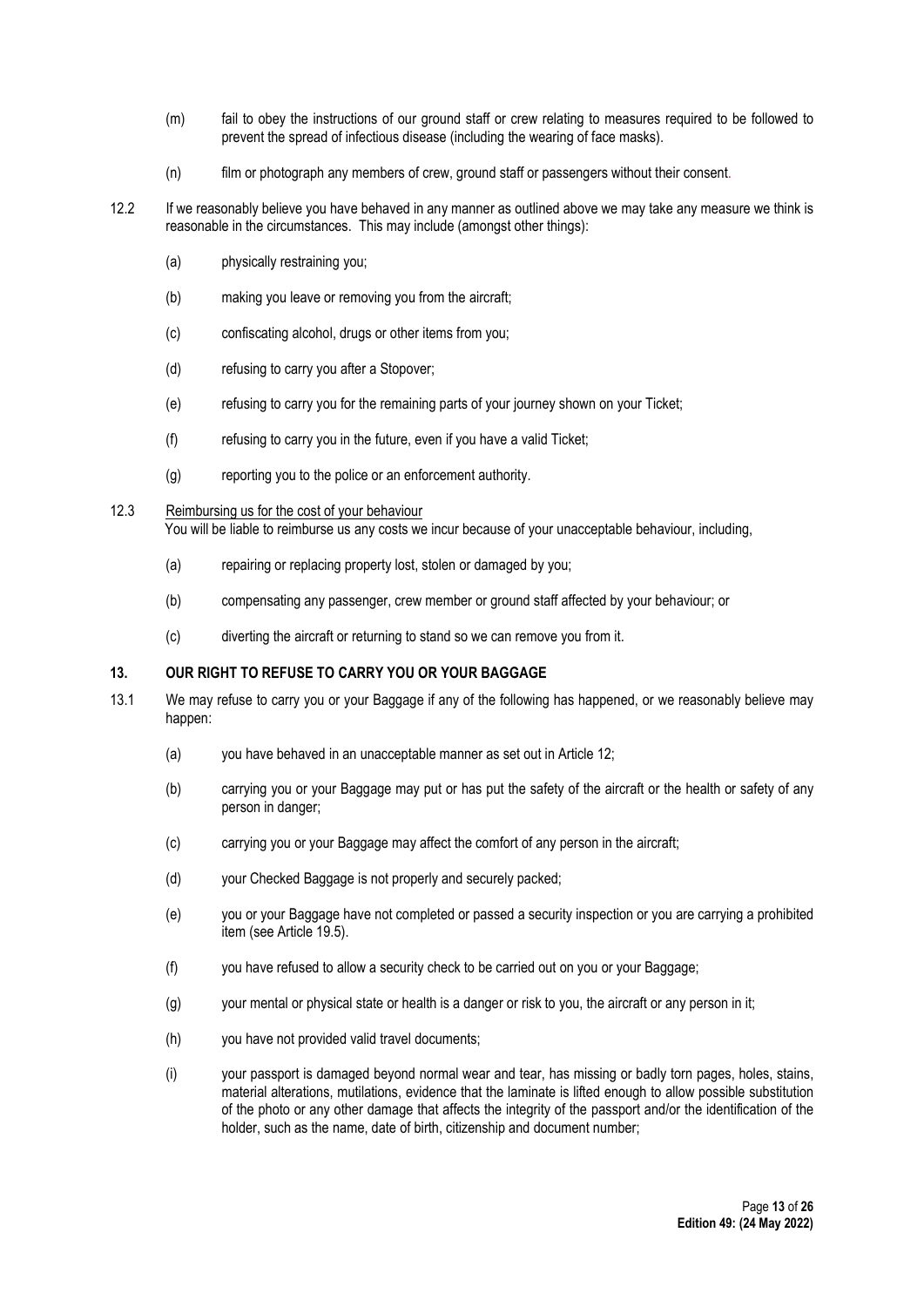- (j) the immigration authority for the country you are travelling to, or country where you have a Stopover, has told us (verbally or in writing) that it has decided not to allow you entry, even if you have valid travel documents;
- (k) you have refused to allow us to copy your travel documents or other information needed to travel;
- (l) you have refused to give your travel documents to ground staff or crew, when asked to do so;
- (m) you have asked the relevant government authorities for permission to enter a country in which you have landed as a transit passenger;
- (n) carrying you would break applicable laws, regulations or orders;
- (o) you have not given us information, requested before your flight, which a government authority has asked us to provide about you, including passenger information;
- (p) you, your agent (other than our Authorised Agent) or your Package Holiday organiser, have not paid the correct fare for your journey, full amount for your Ticket or for any subsequent purchases relating to your travel with us or another carrier;
- (q) you have not paid for goods or services bought from us on the ground or on-board, including duty free goods;
- (r) you have presented a fraudulent, counterfeit or illegally acquired Ticket or a Ticket that you did not buy from, or was not issued by, us or our Authorised Agent;
- (s) you have presented a Ticket which has been reported as lost;
- (t) you have presented a Ticket with a change not made by us or our Authorised Agent;
- (u) you cannot prove you are the person named on the Ticket;
- (v) the name shown on your booking, Ticket and passport are not identical;
- (w) you have not taken flights in the agreed sequence or not shown-up for a flight without our agreement (see Articles 6 and 7);
- (x) you have not completed check-in by the Check-in Deadline or arrived at the boarding gate on time;
- (y) you have refused or failed to undergo health screening or a health examination requested by us, another carrier performing your flight or by a government or enforcement agency;
- (z) you have, or someone who is responsible for you has, failed to comply with the requirements of Article 16;
- (aa) you, or someone travelling with you for whom you are responsible (for example a minor) is not permitted by law, court order or bail conditions to leave the jurisdiction of the place of departure of the aircraft;
- (bb) you have presented a fraudulent or counterfeit travel document or provided fraudulent or incorrect information needed for your journey;
- (cc) you have behaved in a way mentioned above on or in connection with a previous flight; or
- (dd) you have behaved in a rude, aggressive, unreasonable or otherwise inappropriate manner, or have caused distress or anxiety, to any of our ground or back-office staff, agents or other people providing services on our behalf; and
- (ee) you have failed to comply with Article 9.
- 13.2 If you are refused boarding because of any of the reasons set out above, you will not be entitled to any rights for denied boarding under Article 21, under Regulation 261/2004 or other applicable laws.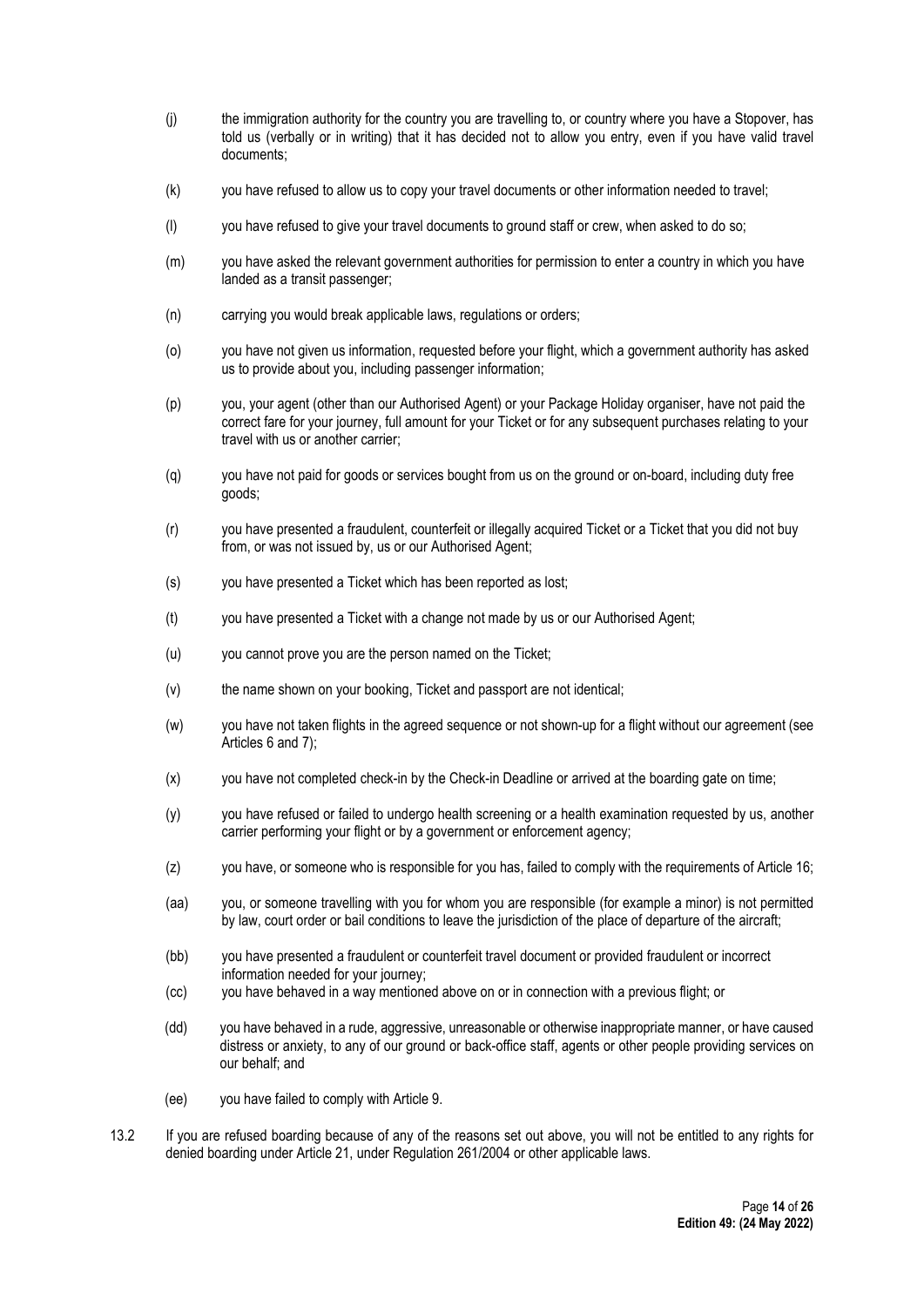- 13.3 We may refuse to carry you or your Baggage if:
	- (a) we have notified you in writing that we would not carry you on our flights after the date of such notice. If you try to travel after such notice, we will refuse to carry you and you will not be entitled to any compensation or other damages;
	- (b) the aircraft's weight limitations or seating capacity prevent carriage of some Passengers and/or Baggage;
	- (c) someone, for whom you are responsible, has behaved or we reasonably believe may behave in any of ways set out in Article 13.1 above.

#### 14. FITNESS TO FLY AND FLYING WITH A MEDICAL CONDITION

- 14.1 Before you board the aircraft you must be medically fit to fly.
- 14.2 There is no need to have a medical examination, unless you suspect or reasonably ought to know, that you have a medical condition which might be made worse by flying or you would struggle if you could not get medical assistance before the end of your flight. If you have any doubt at all, you must get professional medical advice before flying.
- 14.3 If you have a health condition but have been advised that you are fit to fly if you take precautions (for example, medication) you must do so before, during and after your flight. You may be asked by us to produce written evidence of your fitness to fly, so make sure you have it with you for your flight.
- 14.4 If you are pregnant please see our policies and procedures at https://www.virginatlantic.com/gb/en/travelinformation/special-flight-requirements/medical-conditions.html.
- 14.5 If you do not comply with the above requirements, we may:
	- (a) refuse you boarding or remove you from the aircraft;
	- (b) refuse to carry you on any future flights, including any that have already been booked;
	- (c) recover from you any costs we incur as a result, such as the cost of diverting the aircraft.
- 14.6 If we have asked for written evidence of your fitness to fly, you (or the specialist repatriation company or other agent acting on your behalf) must make sure that the evidence provided is complete and accurately reflects your current state of health.
- 14.7 If a flight is diverted because of your health and:
	- (a) we had accepted you as a passenger based on written evidence that you are fit to fly and such evidence was inaccurate, incomplete, out of date or relevant information was withheld; or
	- (b) you were not fit to fly as required under Article 14.1

then you will be responsible for any costs you incur (including fines, medical and repatriation costs) and we may recover from you any costs we incur as a result.

14.8 If there is a medical incident on board involving yourself or someone for whom you are responsible, we may make it condition of any subsequent or future travel that you demonstrate to us that you have adequate travel insurance in place.

# 15. SPECIAL ASSISTANCE

- 15.1 Carriage of the following passengers is subject to our policies, procedures and applicable laws:
	- (a) unaccompanied minors;
	- (b) incapacitated persons;
	- (c) persons with a disability or those with limited mobility;
	- (d) passengers who are pregnant;
	- (e) passengers with an illness; or
	- (f) passengers requiring special assistance.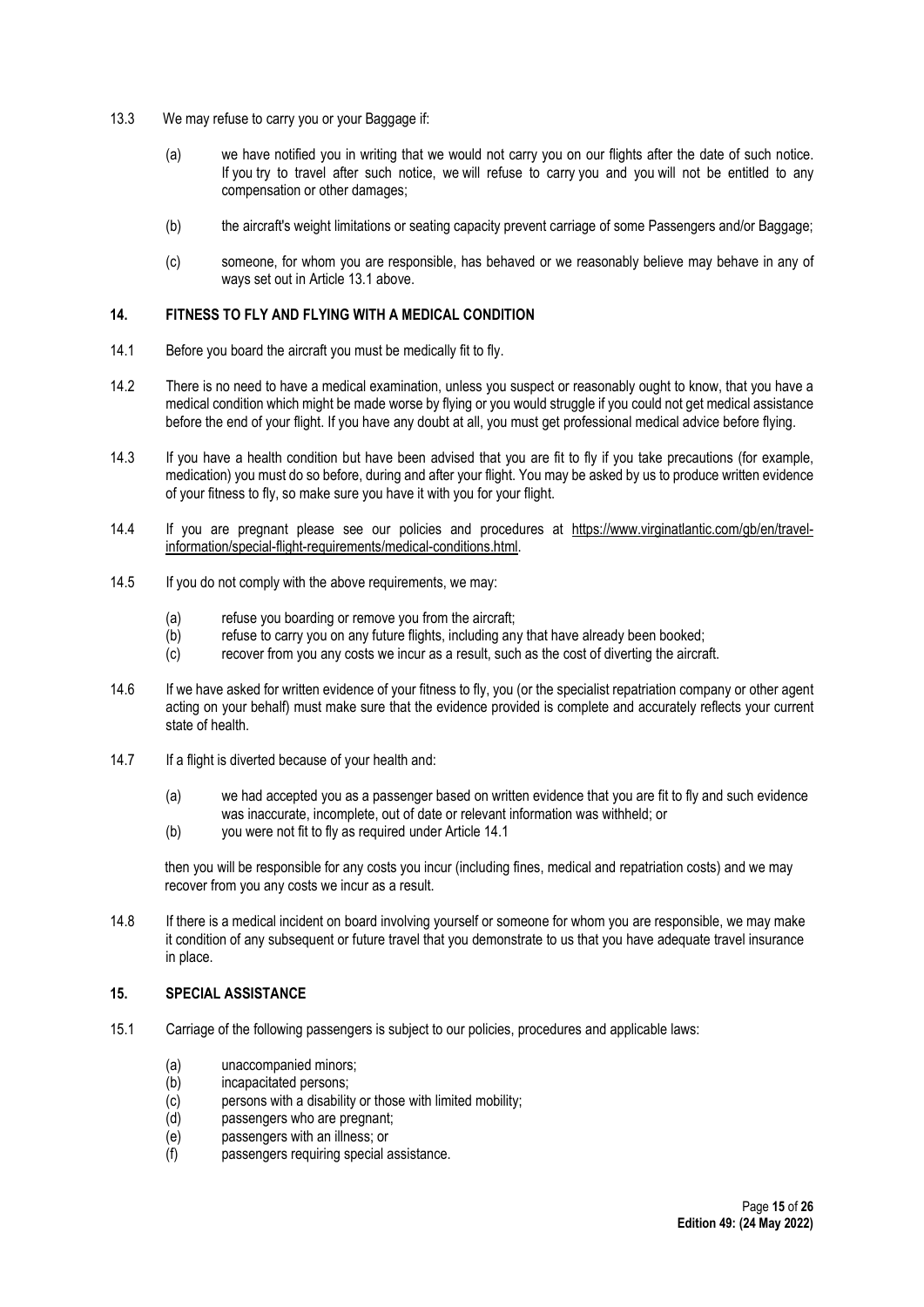Further information can be found at: https://www.virginatlantic.com/gb/en/travel-information/special-flightrequirements.html.

- 15.2 If you need special assistance you should let us know at the time of booking. Airport assistance at some airports is provided by the airport operator and not us. If you need assistance at the airport, please let us know at least 48 hours before the scheduled departure time of your flight so we can let the airport operator know.
- 15.3 If we have been told about your disability or special requirements, we will not refuse to carry you on the basis of such disability or special requirements, unless you do not comply with these Conditions of Carriage.
- 15.4 If you require special assistance due to a medical condition you must also comply with Article 14.

#### 16. TRAVELLING WITH PETS AND ASSISTANCE DOGS

- 16.1 If you want us to carry your pet, you must get our agreement before travel. Our policies and procedures for carrying pets can be found at https://www.virginatlantic.com/gb/en/travel-information/special-flight-requirements/flying-withpets.html.
- 16.2 You may travel with your Assistance Dog but you must get our agreement before travel. Our policies and procedures for carrying Assistance Dogs can be found at https://www.virginatlantic.com/gb/en/travel-information/special-flightrequirements/flying-with-an-assistance-dog.html.
- 16.3 If we agree to carry your Assistance Dog we will do so, provided that:
	- (a) only Assistance Dogs accompanying disabled passengers can be taken into the aircraft cabin;
	- (b) you must have all necessary health and vaccination certificates, permits and documents for the Assistance Dog for the duration of your journey and we will not be liable to you for any losses you suffer if you fail to do so; and
	- (c) you must repay us any fines, costs, charges, losses or liabilities we incur if you fail to have the correct paperwork.
- 16.4 We can refuse to carry any Assistance Dog:
	- (a) for safety reasons;
	- (b) if it appears to us that your Assistance Dog may have a contagious or life-threatening disease;
	- (c) if it could have an adverse effect on the welfare or comfort of any person or other Assistance Dog;
	- (d) if it could cause the flight to be diverted or operations disrupted;
	- (e) if doing so could contravene the laws of the country of departure, entry or transit.
- 16.5 If you are denied boarding because we have refused to carry your Assistance Dog on the grounds set out above, we will have no liability to you.
- 16.6 We will not be liable for any loss, injury, sickness or death of your pet or Assistance Dog carried unless Regulation 2027/97, the Warsaw Convention or the Montreal Convention applies. If any of these apply, we will rely on any limits of liability available to us.

# 17. AVAILABILITY OF SERVICES AND CLASS OF CABIN

17.1 On-board services (including meals)

We will try to provide in-flight entertainment, special meals and other in-flight services as advertised. However, these cannot be guaranteed and you should not rely on or take into account any information provided about these when making or amending your booking with us.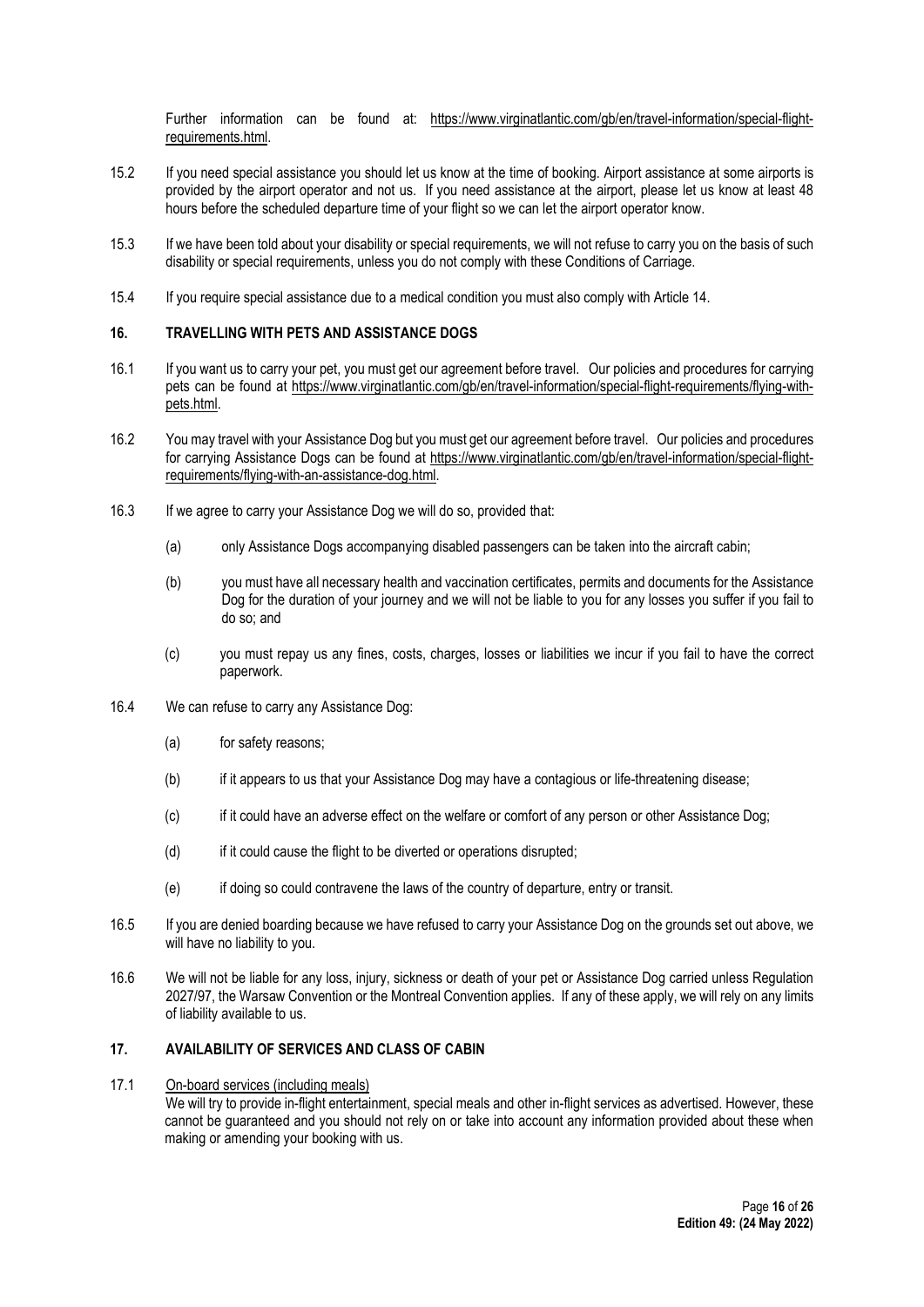# 17.2 Ground services

We will try to provide the advertised Ground Services but they may not be available for operational reasons. As some of our Ground Services are provided by third parties we cannot guarantee that they will always meet the exact description given and you should not rely on or take into account any information provided about these when making or amending your booking with us.

## 17.3 Seating

Where you have asked for a particular seat before you travel, we will try to meet your request but we cannot quarantee it. We may need to change your seat, even after you have boarded the aircraft, for operational, safety or security reasons.

#### 17.4 Aircraft

Where we have stated at the time of booking that a particular aircraft will be used for your flight, we will try to make sure your flight is on that aircraft. However, this cannot be guaranteed as we may need to change the aircraft type or model because of operational, safety or security reasons.

#### 17.5 Lower class of cabin

For operational reasons we may need to seat you in a lower class of cabin than the one you booked. If we do, you will be entitled to the remedies set out in Regulation 261/2004 and these will be your sole remedy.

# 18. ARRANGING ADDITIONAL SERVICES FOR YOU

- 18.1 If we arrange for a third party to provide any services to you (other than a scheduled flight or Ground Service) such as hotel reservations, car rental or excursion trips, we act only as your agent.
- 18.2 Where we act only as your agent, the terms and conditions of the third party service provider will apply and we will have no liability to you.

# 19. BAGGAGE

19.1 Free baggage allowance Your free Baggage allowance (if any) will be set out on your Ticket or on your itinerary and receipt. For more details see https://www.virginatlantic.com/gb/en/travel-information/baggage-allowance.html. If you still are unsure of your free Baggage allowance, please ask us or our Authorised Agent.

#### 19.2 Weight and size of baggage

- (a) There are limits to the size and weight of Checked Baggage and Hand Baggage. These are set out on our website https://www.virginatlantic.com/gb/en/travel-information/baggage-allowance.html.
- (b) The maximum weight allowed for a single item of Checked Baggage is 32kgs/70lbs. A single item over that weight will not be accepted as Checked Baggage.
- (c) Any single item of Checked Baggage in excess of the size and weight limit may be taken as cargo if arranged in advance. For further information see https://cargo.virginatlantic.com/content/cargo/global/en/book.html.
- (d) If your Hand Baggage exceeds the weight and/or size limits set out on our website it must be carried as Checked Baggage and you must pay any applicable charges.
- (e) If you have an item of Hand Baggage that:
	- (i) does not fit under the seat in front of you or in an overhead bin; or
	- $(iii)$  is not suitable to be carried as Checked Baggage (for example, because it is fragile),

you must get our prior approval to carry it as Hand Baggage. You may have to pay an extra charge for this.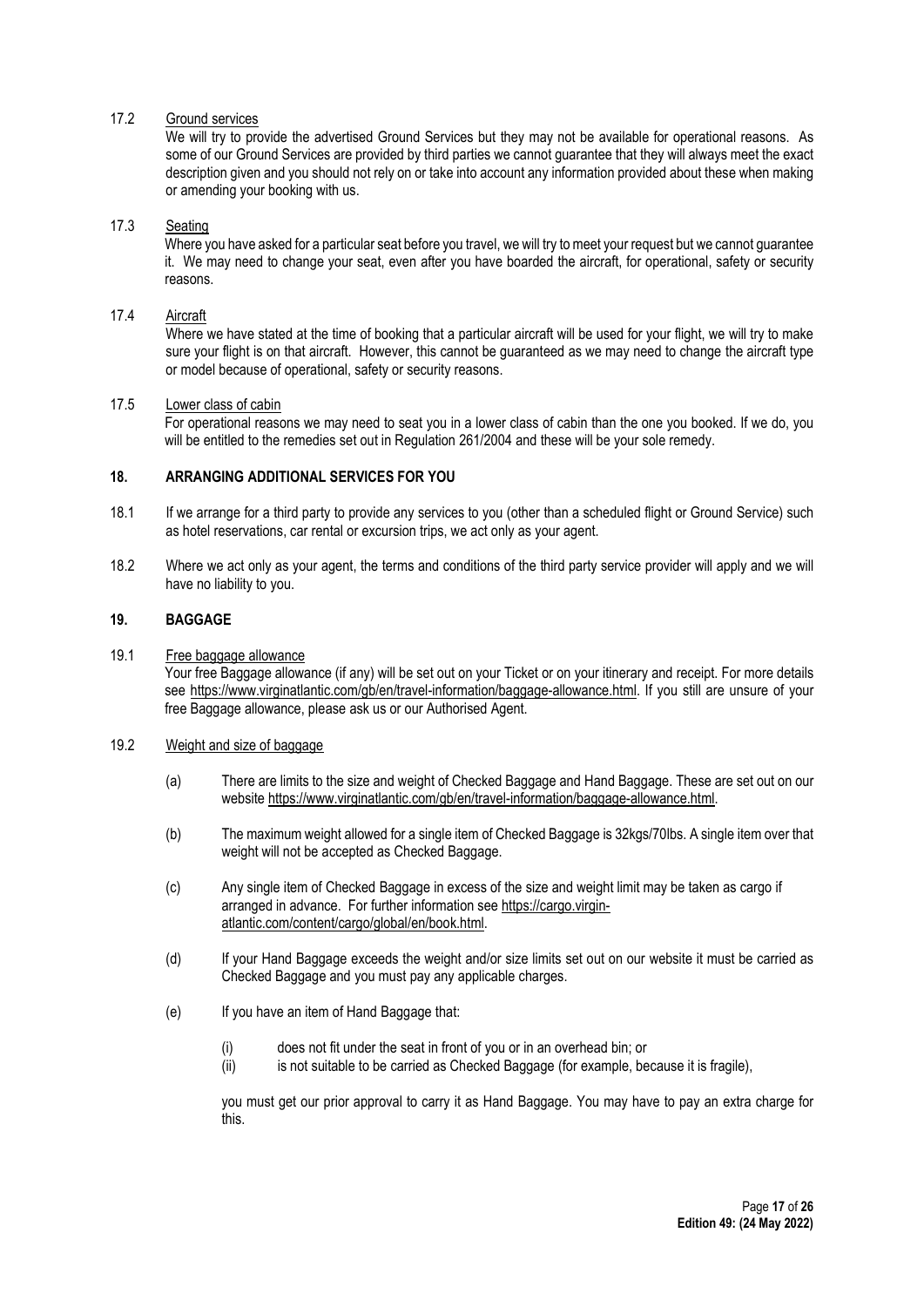- (f) Passengers with reduced mobility have additional rights regarding the carriage of mobility aids. For more information and to contact us, visit https://www.virginatlantic.com/gb/en/travel-information/special-flightrequirements.html.
- 19.3 Condition and packing/securing of Baggage You must make sure that your Baggage is:
	- (a) properly and securely packed, closed and locked; and
	- (b) robust enough to survive the usual conditions of a flight (including loading and unloading) without opening or becoming damaged.

Unless inconsistent with the Warsaw Convention or the Montreal Convention (where applicable), we will have no liability for Damage to an item contained in unlocked or unsecured Baggage. We will also not be liable for cosmetic and/or superficial damage caused to Baggage during the normal rigours of air travel.

# 19.4. Additional baggage

- (a) You must pay an additional charge for any Baggage in excess of your free Baggage allowance or if your Ticket does not include any free Baggage. Information on Baggage charges can be found at https://www.virginatlantic.com/gb/en/travel-information/baggage-allowance/additional-baggage.html.
- (b) We will only accept additional Baggage if there is space on your flight and we will prioritise the carriage of Checked Baggage that comes within a free baggage allowance.

## 19.5 Prohibited items

You must not put the following in your Baggage:

- (a) items you are forbidden from carrying by law; or
- (b) items that are unsafe, such as those specified in https://www.virginatlantic.com/gb/en/travelinformation/baggage-allowance/dangerous-articles.html or which are otherwise unsafe by reason of their nature, weight, size or shape.

If you put any of these items in your Baggage, we may refuse to carry you or your Baggage.

#### 19.6 Fragile, valuable or perishable items

You must not put in your Checked Baggage:

- (a) fragile or perishable items;
- (b) valuable items (such as money, jewellery, precious metals, computers, personal electronic devices) or valuable documents;
- (c) medication or medical equipment you may need in-flight, during your trip or which cannot be quickly replaced if lost or damaged;
- (d) house or car keys.

If you put any of these items in your Checked Baggage and it is then lost or damaged, we will rely on the limits and exclusions of liability and all other protections available to us under Regulation 2027/97, the Warsaw Convention or the Montreal Convention.

## 19.7 Carrying special items

Specialist items (such as firearms and ammunition for hunting and sporting purposes) may be accepted as Checked Baggage and be subject to additional regulations. Please see our website for further details https://www.virginatlantic.com/gb/en/travel-information/baggage-allowance/dangerous-articles.html.

# 19.8 Right to search your Baggage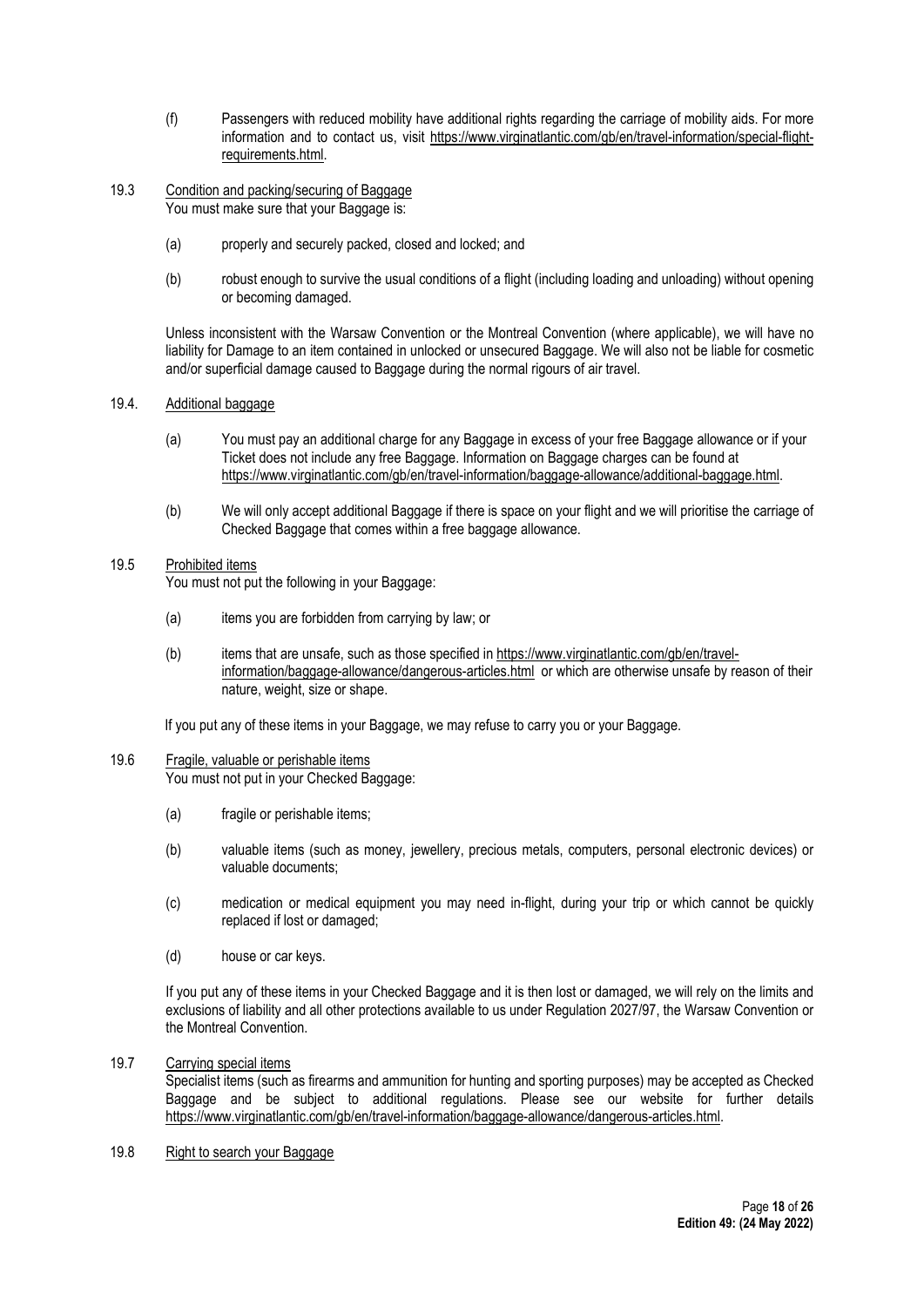- (a) For safety and security reasons we may ask to search and scan you, and search, scan or x-ray your Baggage and you must cooperate with this. If you are not available, your Baggage may be searched without you to see if you are carrying any prohibited items or any specialist items that we have not agreed in advance to carry.
- (b) If a search or scan causes Damage to you, or an x-ray or scan causes Damage to your Baggage, we will only be liable if it was caused by our negligence.
- (c) Security authorities in some countries require that Checked Baggage is secured in a way that can be opened without causing damage. You must check whether any such requirements apply to your journey.

# 19.9 Checked Baggage

- (a) We will give you a Baggage Identification Tag for each piece of your Checked Baggage when you checkin.
- (b) Checked Baggage will be carried on the same aircraft as you unless, for safety, security or operational reasons, we need to carry it on a different flight. If your Checked Baggage is carried on a different flight we will deliver it to you, unless you are required to be present for customs clearance.

#### 19.10 Our liability for Damage to Baggage

- (a) We will not be liable for damage sustained in the case of Damage to Hand Baggage unless it was caused by our negligence or the negligence of our agents.
- (b) We will be liable for damage sustained in the case of Damage to Checked Baggage during any period within which the Checked Baggage was in our charge, unless it was caused or contributed to by your negligence, wrongful act or omission, or the damage resulted from the inherent defect, quality or vice of the baggage. Therefore, you must ensure your Baggage is appropriately packed and the content protected to withstand the rigors of air travel. In addition, you must not carry and we do not agree to accept as Checked Baggage any of the items listed in Article 19.6. If you do, we may be wholly or partly excused from liability.
- (c) Where the Montreal Convention applies our liability for damage sustained in the case of Damage to your Baggage is limited to the equivalent of 1,288 SDRs per Passenger, unless you can prove that the damage was caused by us or our agents in the course of a person's employment/agency:
	- (i) intentionally; or
	- (ii) recklessly and with knowledge that damage would probably result.
- (d) All claims must be supported by documented proof of purchase, including date and price. Depreciation will be deducted.

## 19.11 Increasing our liability for Baggage

If your Checked Baggage has a greater value than the limit of our liability stated in Article 19.10 and you wish to increase the limit of our liability to you, you must:

- (a) make a special declaration at the check-in desk at the departure airport; and
- (b) pay a supplementary sum to us or the carrier operating your flight. Our charges are:
	- (i)  $£17.50$  (or local currency equivalent) for a higher declared value up to and including £1,750; or
	- (ii) £30 (or local currency equivalent) for a higher declared value up to and including £3,000.

If you have paid a supplementary sum under this Article, our liability will be limited to the maximum of such higher declared value. Your declaration alone does not entitle you to recover the sum declared in the event of loss, Damage or Delay. You can only recover proven losses and Damage.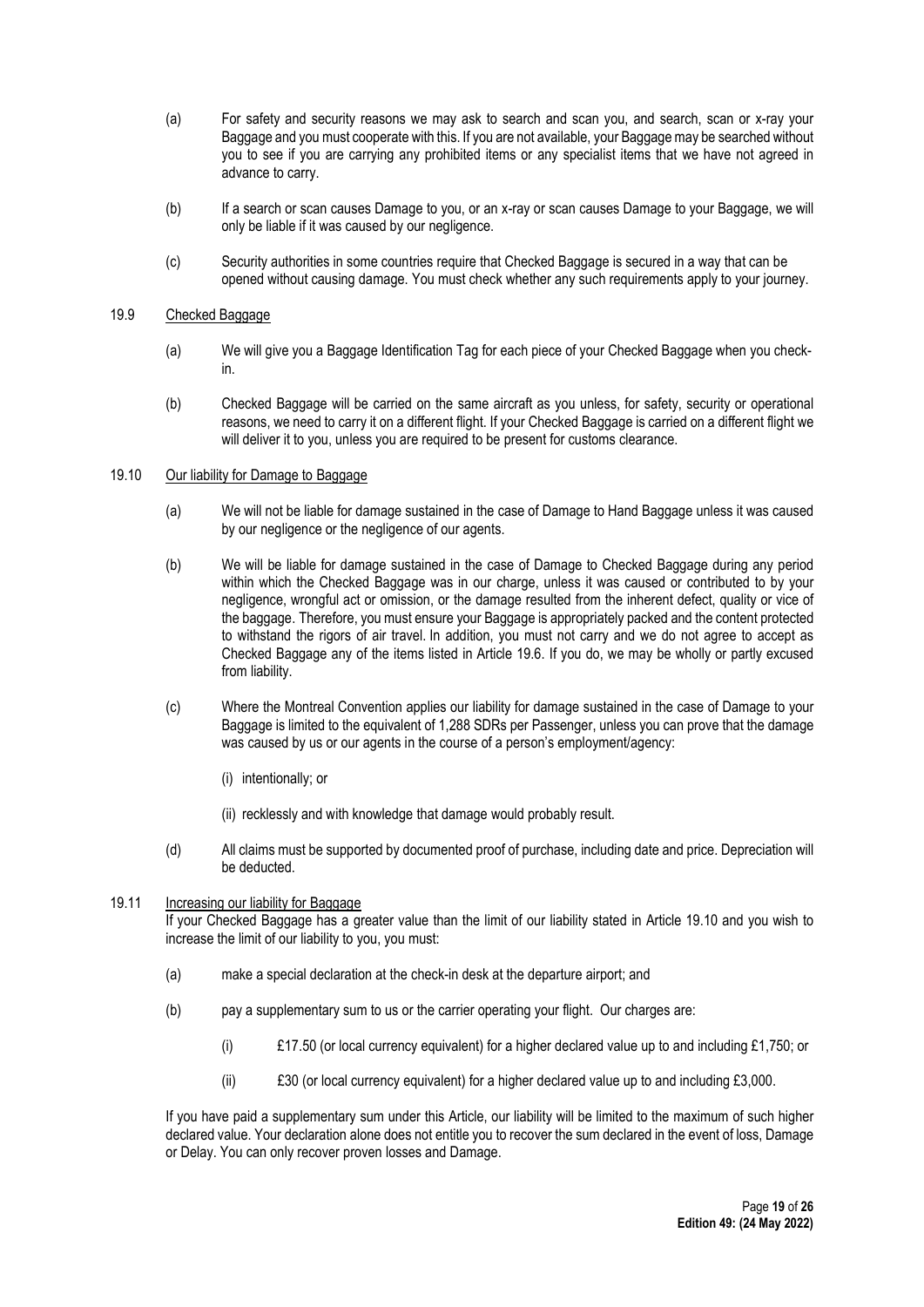If the value of your Baggage exceeds the amounts set out above, you should make sure your Baggage is fully insured before travel.

- 19.12 Damage to Baggage we are not liable for We will not be liable for:
	- (a) Damage to Baggage resulting from something contained in the Baggage;
	- (b) Damage resulting from the inherent defect, quality or vice of the Baggage;
	- (c) fair wear and tear of Baggage resulting from the normal rigors of air travel;
	- (d) Damage to Baggage that was not in our care or control including, amongst other things, Baggage undergoing security inspections; or
	- (e) any damage caused by your Baggage. You remain responsible for any damage caused by your Baggage to any other person or their property, or to our property.

We reserve all rights of recourse and subrogation against all third parties.

#### 19.13 Making a claim for physical Damage to Checked Baggage

If your Checked Baggage, or any item in it, is physically damaged, you must tell our baggage services agents at the airport and complete a Property Irregularity Report. If you don't:

- (a) it will be presumed that your Checked Baggage was delivered in good condition, unless you prove otherwise; and
- (b) you must submit claim to us in writing within seven (7) Days of receiving your Checked Baggage. If you fail to do so, your right to submit a claim or bring a legal action in respect of such damage will be extinguished.

Further details can be found at https://www.virginatlantic.com/gb/en/help-centre/missing-baggage/claim-for-lostbaggage.html.

If you are claiming for physical damage to Baggage, you must keep and, if asked by us, let us examine it so we can assess the Damage.

#### 19.14 Making a claim for loss of Checked Baggage

- (a) If your Checked Baggage hasn't arrived within twenty one (21) Days from the date it should have been made available to you, then you can submit a claim to us.
- (b) Claims submitted to us must be made in writing. Details can be found at https://www.virginatlantic.com/gb/en/help-centre/missing-baggage/claim-for-lost-baggage.html.

# 19.15 Making a claim for loss of an item in your Checked Baggage

If one of your items is missing from your Checked Baggage you must submit a claim in writing within seven (7) Days from the date you received the Checked Baggage. If you fail to do so, your right to submit a claim or bring a legal action in respect of such loss will be extinguished. Further details can be found at: https://www.virginatlantic.com/gb/en/help-centre/missing-baggage/claim-for-lost-baggage.html.

#### 19.16 Making a claim for Delay to Checked Baggage

- (a) We are not liable for damage occasioned by Delay to Checked Baggage if we or our agents took all reasonable measures to avoid the damage or it was impossible for us or our agents to take such measures.
- (b) Where the Montreal Convention applies our liability for Delay to your Checked Baggage is limited to the equivalent of 1,288 SDRs per Passenger, unless you can prove that the damage was caused by us or our agents in the course of a person's employment/agency: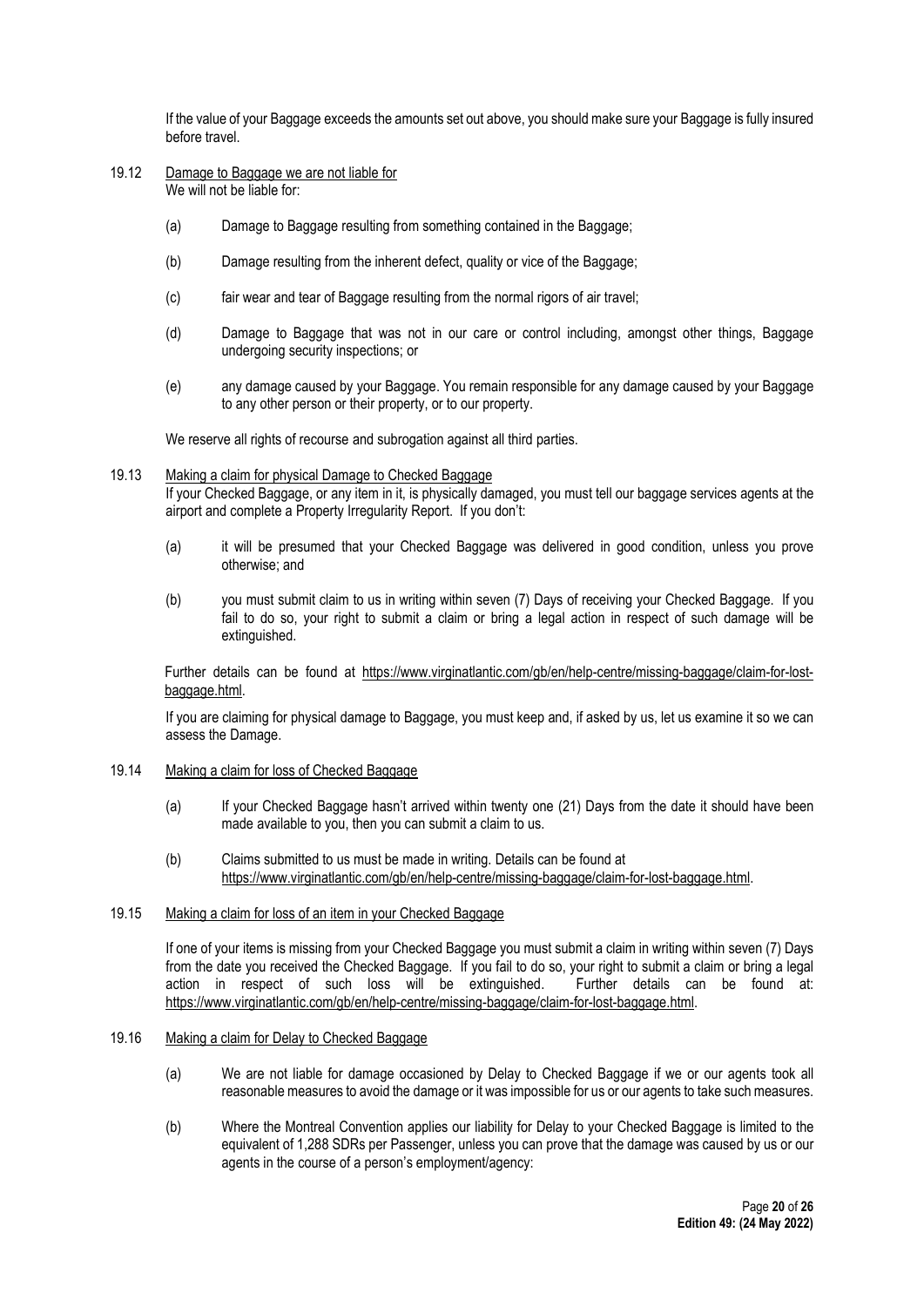- (i) intentionally; or
- (ii) recklessly and with knowledge that damage would probably result.
- (c) Where applicable law provides that different limits of liability are applicable to Hand Baggage and/or Checked Baggage, such different limits shall apply.
- (d) If your Checked Baggage was Delayed, you must submit a claim to us in writing within twenty one (21) Days from the date it was made available to you. If you fail to do so, your right to submit a claim or bring a legal action in respect of such Delay will be extinguished.

# 19.18 Processing your Baggage claim

- (a) Your claim to us for compensation for Damage to or Delay of Baggage must either at the point of initial presentation of your claim or as soon as reasonably practicable thereafter be accompanied by an itemised list identifying each affected item by description, manufacturer and age, together with proof of purchase or ownership for all such items.
- (b) Unless you prove otherwise:
	- (i) all Baggage will be considered to be your property;
	- (ii) a particular piece of Checked Baggage or Hand Baggage will not be considered to be the property of more than one passenger; and
	- (iii) Hand Baggage, including personal items, will be considered to be the property of the passenger in possession of the Hand Baggage at the time of embarkation.
- (c) If you wish to claim the cost of replacement of an item which forms part of a claim for compensation for Damage or Delay to Baggage, proof of purchase of all replacement items must accompany your claim.
- (d) For all claims for compensation concerning Baggage, you must provide us with any information we ask for to enable us to assess the eligibility of your claim and the amount payable.
- (e) If you don't comply with the above requirements, it may affect the amount of any compensation you can recover.
- 19.19 Time limit for bringing a legal action concerning Baggage
	- (a) Where you have submitted a claim to us in writing within any time periods specified in Article 19, you will have no right to damages if any legal action for Damage or Delay concerning Baggage is not brought within two (2) years of:
		- (i) the date of arrival at your destination;
		- (ii) the date on which the aircraft should have arrived; or
		- (iii) the date on which the carriage stopped.
	- (b) The method of calculating the time-limit for bringing a legal action shall be determined by the law of the court where the case is heard.
- 19.20 You must collect your Checked Baggage as soon as we have made it available at our arrival destination or Stopover. If it is not collected within a reasonable time, we may charge a storage fee and, if it is not collected within three (3) months from the date we made it available to you, we may dispose of it and have no liability to you.
- 19.21 Only the person with the relevant Baggage Identification Tag can claim the piece of Checked Baggage. If you claim a piece of Checked Baggage but don't have the issued Baggage Identification Tag, we will only release it to you if you can prove that the Checked Baggage is yours.

## 20. SUCCESSIVE CARRIERS, CODESHARE SERVICES & WET LEASE SERVICES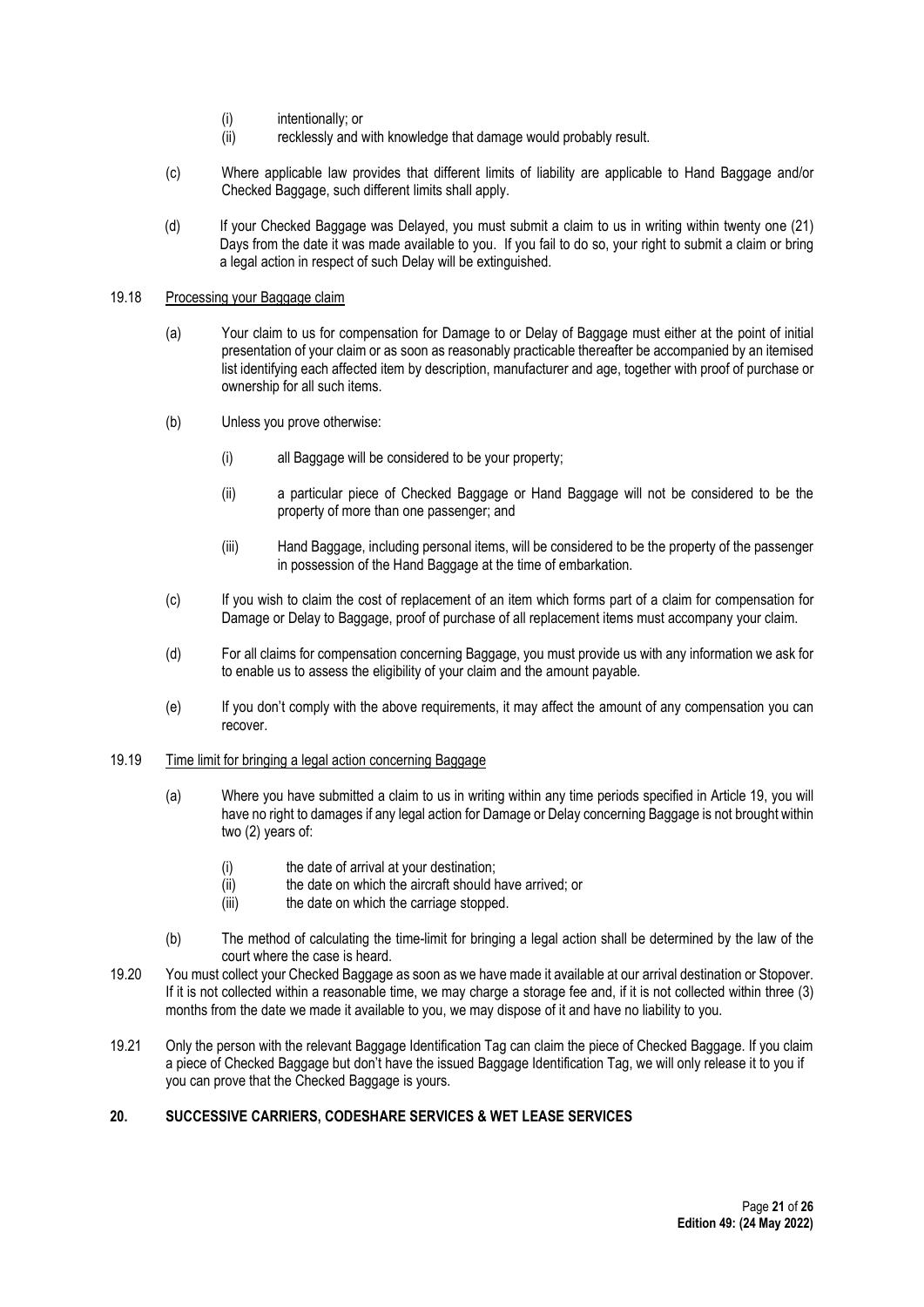# 20.1 Successive carriers

If your Ticket shows that your flights will be performed by us and other airlines or under a Conjunction Ticket, this will be regarded as a single operation for the purposes of Regulation 2027/97, the Warsaw Convention and the Montreal Convention. Our liability for your carriage in this way will be limited as set out in Article 23.3.

## 20.2 If you are travelling on a Codeshare flight

- (a) We have Codeshare arrangements with other carriers and these might apply to your journey. If you book directly with us, we will let you know at the time of booking if your flight is to be operated by another carrier under a Codeshare (if known). If you book through an Authorised Agent we will try to make sure they give you this information.
- (b) If you have a flight which is being operated by another carrier under a Codeshare, we will still be responsible for your whole journey, including any Codeshare flight.
- (c) Where your flight is operated by another carrier under a Codeshare, these Conditions of Carriage will apply, but the carrier operating the flight will apply its own rules relating to the operation of the flight. The carrier's conditions of carriage are incorporated by reference and are part of your Contract. Those rules might be different from these Conditions of Carriage and you should read them before you book. You should read all their rules concerning, in particular:
	- (i) check-in time limits;
	- (ii) unaccompanied minors;
	- (iii) carriage of animals;
	- (iv) denied boarding compensation;
	- (v) baggage acceptance; and
	- (vi) refusal of carriage.
- (d) A list of the carriers that operate Codeshare flights for us and a link to their website can be found at: https://www.virginatlantic.com/gb/en/destinations/partner-airlines.html.
- (e) If you are travelling on a Codeshare flight to or from Canada, the airline operating your flight is obliged to comply with the Canadian Air Passenger Protection Regulations regarding denied boarding. Please refer to the tariffs and/or condition of carriage of the carrier operating your flight.

# 20.3 Wet Lease Services

Some of our flights are operated under arrangements with other carriers who operate aircraft on our behalf using our name, our livery and our Airline Designator Code (known as a "wet lease"). If your flight is planned to be operated in this way, we will let you know at the time of booking (if known). These Conditions of Carriage shall apply to your flight.

## 21. SCHEDULES, FLIGHT DISRUPTION AND DENIED BOARDING

#### 21.1 Schedules

- (a) The departure and flight times shown in our timetables may change between the date of booking and your date of travel. We do not guarantee a particular departure and flight time and they do not form part of your contract with us.
- (b) Before we accept your booking, we will tell you the scheduled departure time and it will be shown on your Ticket.

# 21.2 If we change our schedule before you fly

- (a) If, after issuing your Ticket, we change the scheduled departure time, we will notify you if you have given us or our Authorised Agents your contact information. You should check our website before you fly for the most up-to-date flight information.
- (b) If the new scheduled departure time is more than three (3) hours after the previous departure time or less than three (3) hours after the previous departure time but you provide proof (upon request) that the change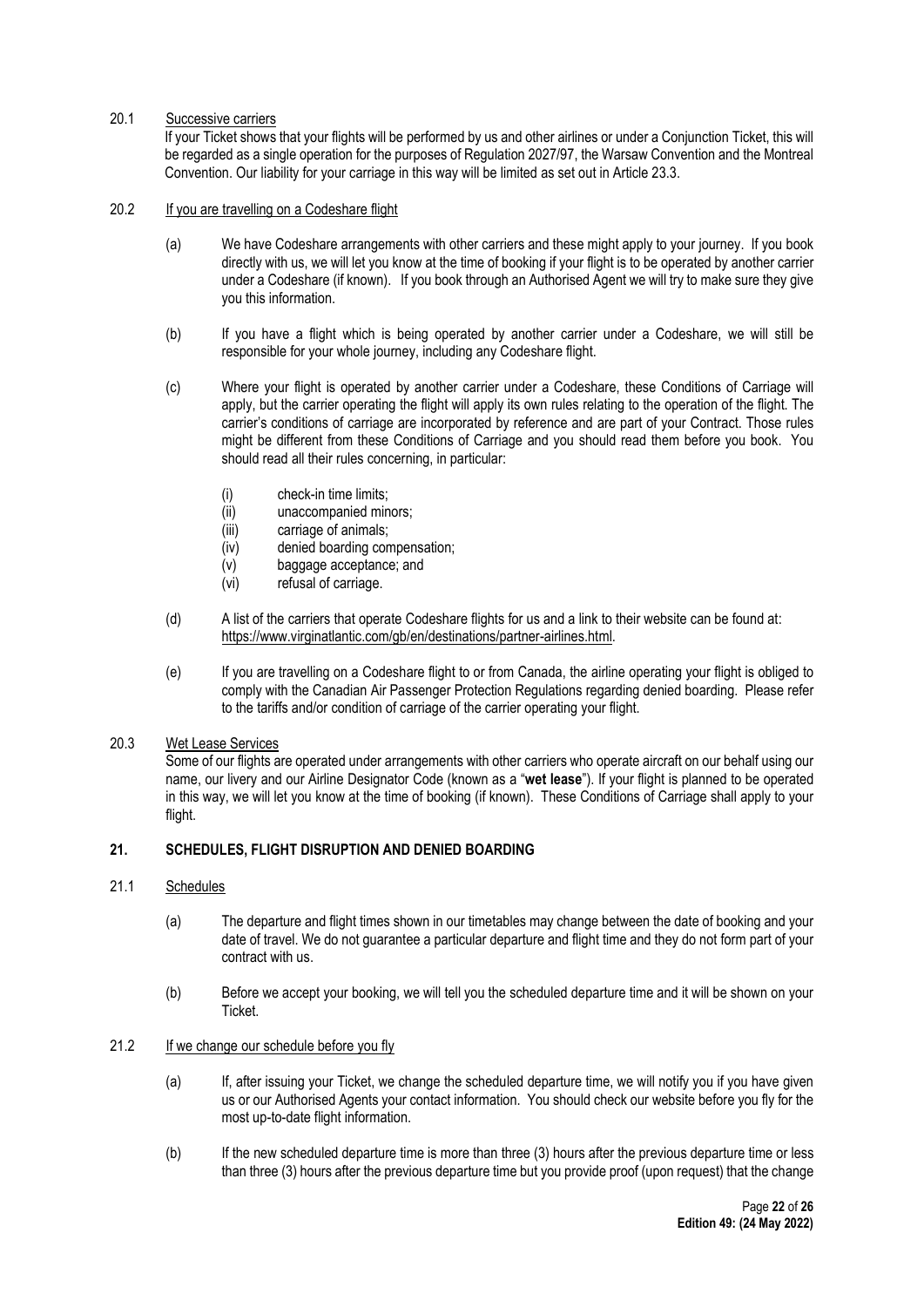will cause you to miss a connecting flight or cruise and you had allowed the minimum time to make the connection prescribed by the relevant airport or cruise provider, you will be given the choice between:

- (i) a refund of the unused portion of your Ticket;
- (ii) travelling on our next available scheduled flight (subject to availability of seats in the same class of service for which you originally purchased your Ticket); or
- (iii) travelling at a later date. There may be additional charges to pay if there is a difference in fare, carrier imposed charges and surcharges, taxes, fees and charges. These will be advised to you at the time of rebooking.

## 21.3 Flight disruption

- (a) We take all reasonable measures to avoid disruption to our services (such as cancellations, delays and denied boarding). In order to minimise any disruption we might arrange for your flight to be operated on another type of aircraft or by another carrier.
- (b) Where your flight that is operated by us is cancelled or delayed by at least five hours, you may choose between:
	- (i) travelling as soon as possible on another of our scheduled flights. Travel is subject to availability of seats in the same class of service for which you originally purchased your Ticket;
	- (ii) travelling at a later date that is convenient to you on another of our scheduled flights. Travel is subject to availability of seats in the same class of service for which you originally purchased your Ticket and the revised travel date must be within the validity period of your Ticket; or
	- (iii) a refund of the unused portion of your Ticket.
- (c) Sometimes, even after taking these measures, your flight may be disrupted and you may be entitled to remedies under Regulation 261/2004. Further details and information on how to claim for disruption can be found at: https://www.virginatlantic.com/cn/en/help-centre/flight-disruptions/eu-regulations.html.
- (d) If you bring a legal action against us for disruption, we may off-set any payment we have already made to you for that disruption under Regulation 261/2004.
- (e) If it has been more than six years since the scheduled arrival date of the flight you're claiming for, you won't be able to bring a claim.
- (f) If you are travelling on a Codeshare flight to or from Canada, the airline operating your flight must comply with the Canadian Air Passenger Protection Regulations. Please refer to the tariff and/or conditions of carriage of the carrier operating your flight for more information.

#### 21.4 Making a claim under Regulation 261/2004

- (a) Subject to (b) below, if you wish to make a claim under Regulation 261/2004, you must follow the process below:
	- (i) You must make any claim under Regulation 261/2004 to us directly and allow us 28 Days to respond directly to you before you engage a third party to claim on your behalf. You can submit your claim to us here: https://www.virginatlantic.com/gb/en/help-centre/flight-disruptions/euclaims.html.
	- (ii) If you do not submit your claim to us directly first and allow us 28 Days to respond, we will not process any claim we receive from a third party.
	- (iii) You may submit a claim on behalf of other Passengers listed on your booking or on behalf of a passenger who is a minor or lacks capacity to submit a claim. If you do so, we may ask to see evidence that you have authority to submit the claim on behalf of the Passenger.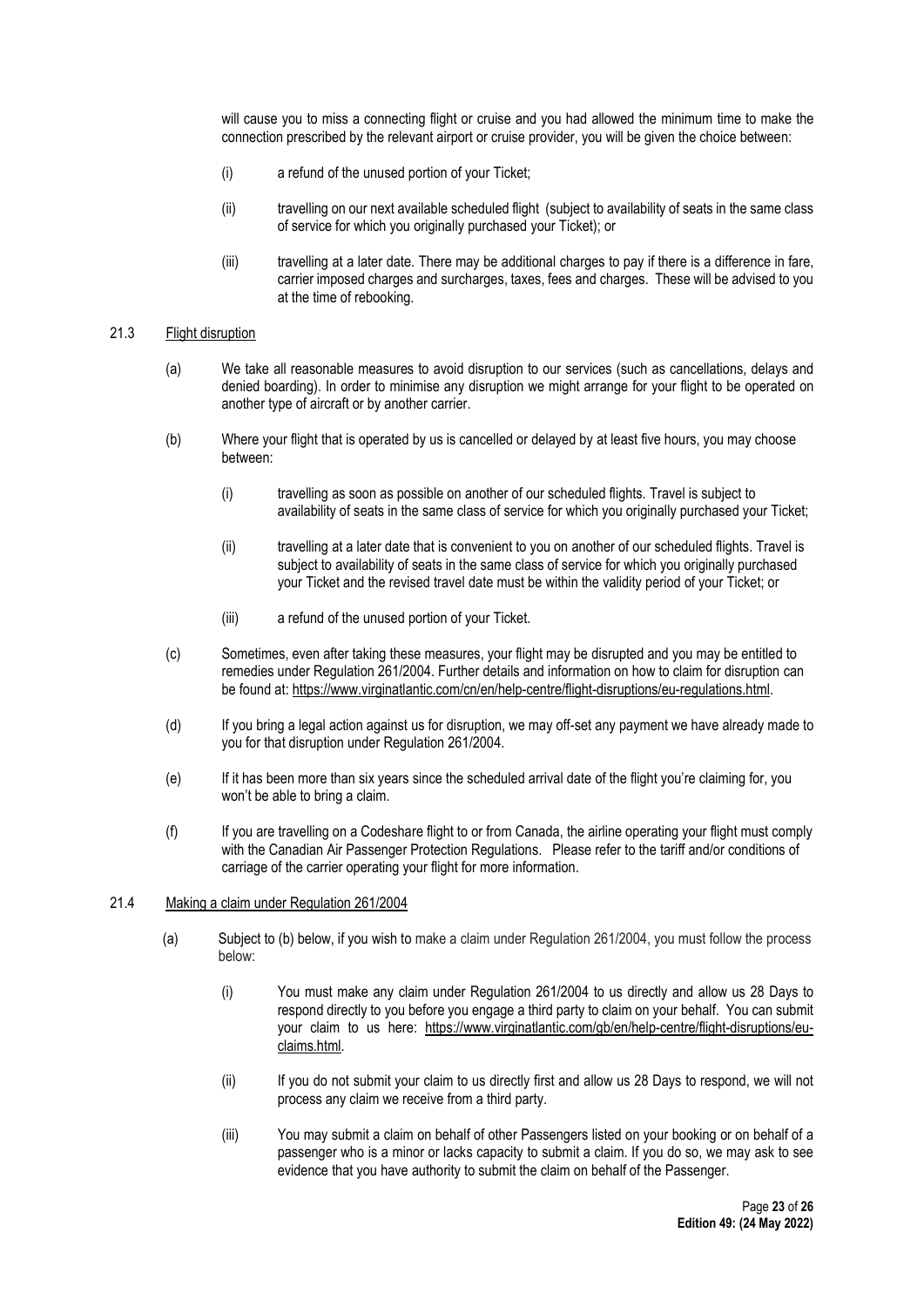- (iv) Where you have already submitted your claim to us directly first, and we then receive a claim from a third party acting on your behalf relating to the same event, we may require the third party to provide documentation evidencing they have authority to act on your behalf before we respond.
- (b) Nothing in this Article 21.4 shall prevent you from obtaining legal advice or bringing your claim through a solicitor, barrister or other lawyer/firm properly authorised to provide litigation services – this does not include claims management companies.

## 21.5 Limits of our liability for Delay in carrying you

- (a) Our liability for damage caused by Delay in carrying you is limited to 5,346 SDRs per Passenger, unless you can prove that the Delay was caused by us or our agents in the course of a person's employment/agency:
	- (i) intentionally; or
	- (ii) recklessly and with knowledge that Delay would probably result.
- (b) We will have no liability for damage caused by Delay, if we can prove that we, our employees or agents took all measures that could reasonably be required to avoid the damage or that it was impossible to take such measures.
- (c) You must prove any damage suffered as a result of a Delay, and provide documentary evidence (for example, receipts) supporting any claim.
- (d) See Article 24.7 for the time limits for bringing a legal action for damages for Delay in carrying you.

# 21.6 Exclusive rights and remedies

If your flight is delayed, cancelled or you are denied boarding, the rights provided for you in these Conditions of Carriage and any other applicable and mandatory law are your sole and exclusive rights and remedies and we will have no further liability to you.

# 22. TARMAC DELAY CONTINGENCY PLAN

- 22.1 We have adopted tarmac delay contingency plans for delays at airports in the United States and the People's Republic of China. You can find these on our website:
	- (a) for China http://www.virginatlantic.com/global/en/help-centre/flight-disruptions/lengthy-tarmac-delayplan.html
	- (b) for the United States http://www.virginatlantic.com/global/en/help-centre/flight-disruptions/lengthy-tarmacdelay-plan-china.html.
- 22.2 If you are on a Codeshare flight to/from the United States, the tarmac delay contingency plan of the airline that is operating your flight will apply.

# 23. OUR LIABILITY TO YOU AND MAKING A CLAIM

## 23.1 How our liability will be determined Our liability (and the liability of each carrier involved in your journey) will be determined by:

- (a) these Conditions of Carriage;
- (b) the conditions of carriage of each carrier operating your flight; and
- (c) applicable law.
- 23.2 Applicable Law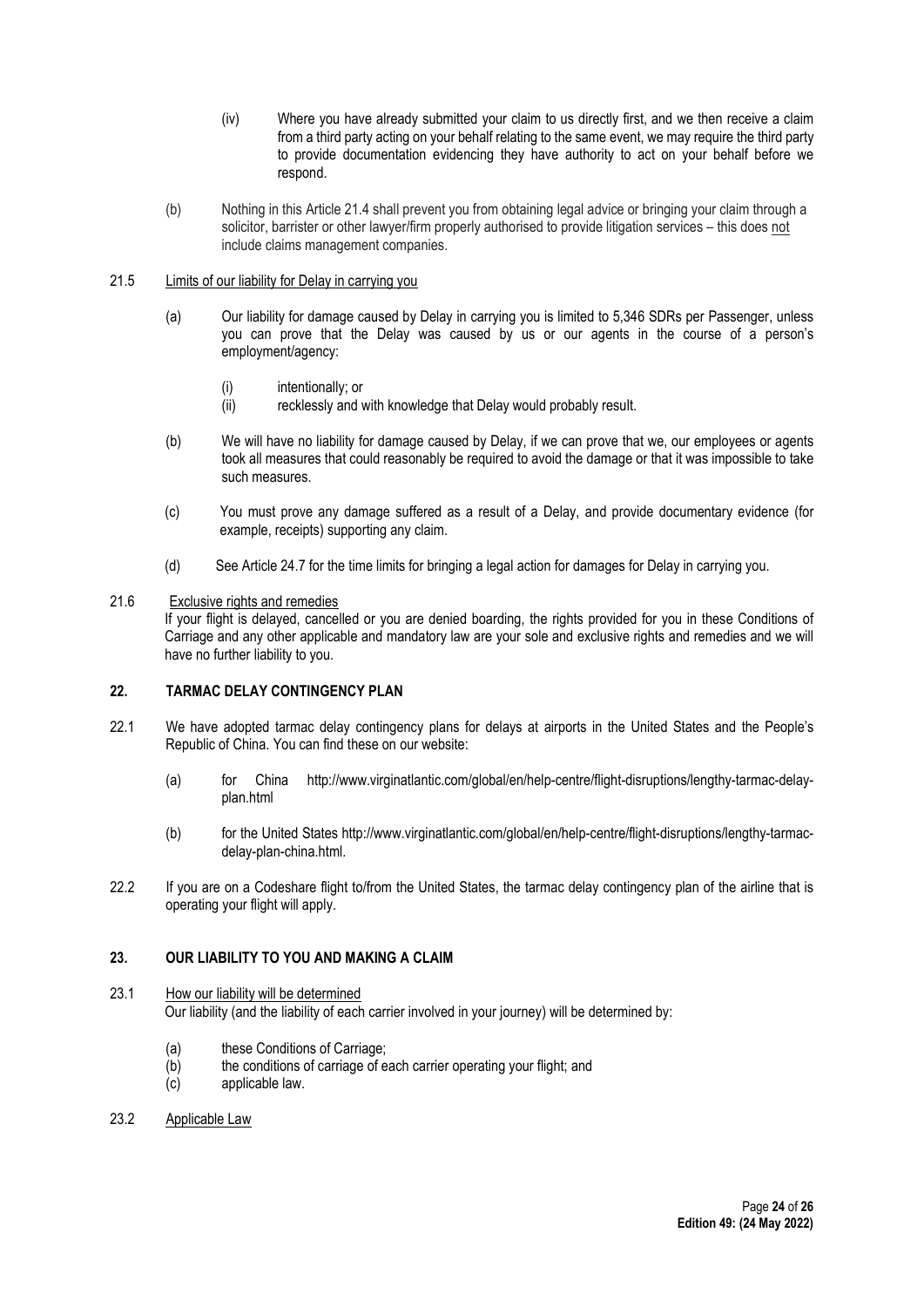- (a) There are specific laws that cover air transportation of passengers and Baggage (including airline liability). These include Regulation 261/2004, Regulation 2027/97, the Warsaw Convention, the Montreal Convention and/or local law in individual countries.
- (b) If any of the limits of liability set out in these Conditions of Carriage are inconsistent with the liability set out in these laws, the liability set out in such laws (or any other applicable law) will apply.

## 23.3 Scope of Our Liability

- (a) We will be liable only for Damage or Delay occurring during carriage on flights operated by us or a Codeshare carrier or in relation to which we have a legal liability to you. If we issue a Ticket or if we check Baggage for carriage on another carrier, we do so only as agent of the other carrier. The other carrier may have lower limits of liability in its conditions of carriage.
- (b) Where transportation of your Baggage is performed by successive carriers (as defined by the Warsaw Convention or the Montreal Convention, as applicable), you may make a claim against the first or last carrier.

#### 23.4 Our Liability for death and bodily injury of Passengers

- (a) We will only be liable for death, wounding or any other bodily injury suffered by a passenger if it was caused by an accident which took place on-board the aircraft, or during embarking or disembarking the aircraft, in accordance with Regulation 2027/97, the Warsaw Convention or the Montreal Convention, as applicable.
- (b) Where the Warsaw Convention applies, our liability will be governed by and subject to the limits under the Warsaw Convention.
- (c) Where Regulation 2027/97 and/or the Montreal Convention applies, our liability will be governed by and subject to the limits under the Montreal Convention and/or Regulation 2027/97, as summarised in Article 24.5 below.
- (d) In the event of death or bodily injury we will only be liable for recoverable compensatory damages for proven losses and costs in accordance with the Warsaw Convention or the Montreal Convention, as applicable.
- (e) We reserve all rights of recourse and subrogation against all third parties.

#### 23.5 Montreal Convention – Liability for death and bodily injury of passengers

- (a) There are no financial limits to our liability for bodily injury or death.
- (b) For claims up to and including 128,821 SDRs, we will not contest our liability. However, if we can show that the Damage was caused or contributed to by the negligence or other wrongful act or omission of the injured or deceased passenger or the person claiming compensation, we may be excused wholly or partly from our liability by applicable laws.
- (c) For claims that are more than 128,821 SDRs, we will not be liable for any damages over 128,821 SDRs if we can prove:
	- (i) we were not negligent or otherwise at fault; or
	- (ii) the Damage was caused by the negligence or other fault of a third party.
- (d) If we are required to do so in accordance with Regulation 2027/97 we will, without delay and in any event not later than 15 Days after the identity of the personal entitled to compensation has been established, make any advance payment as may be required to meet immediate economic needs on a basis proportionate to the hardship suffered. In the event of death of a Passenger, an advance payment will be the equivalent of at least 16,000 SDRs per Passenger.
- (e) If we make an advance payment, it does not mean we have accepted liability for death or bodily injury.